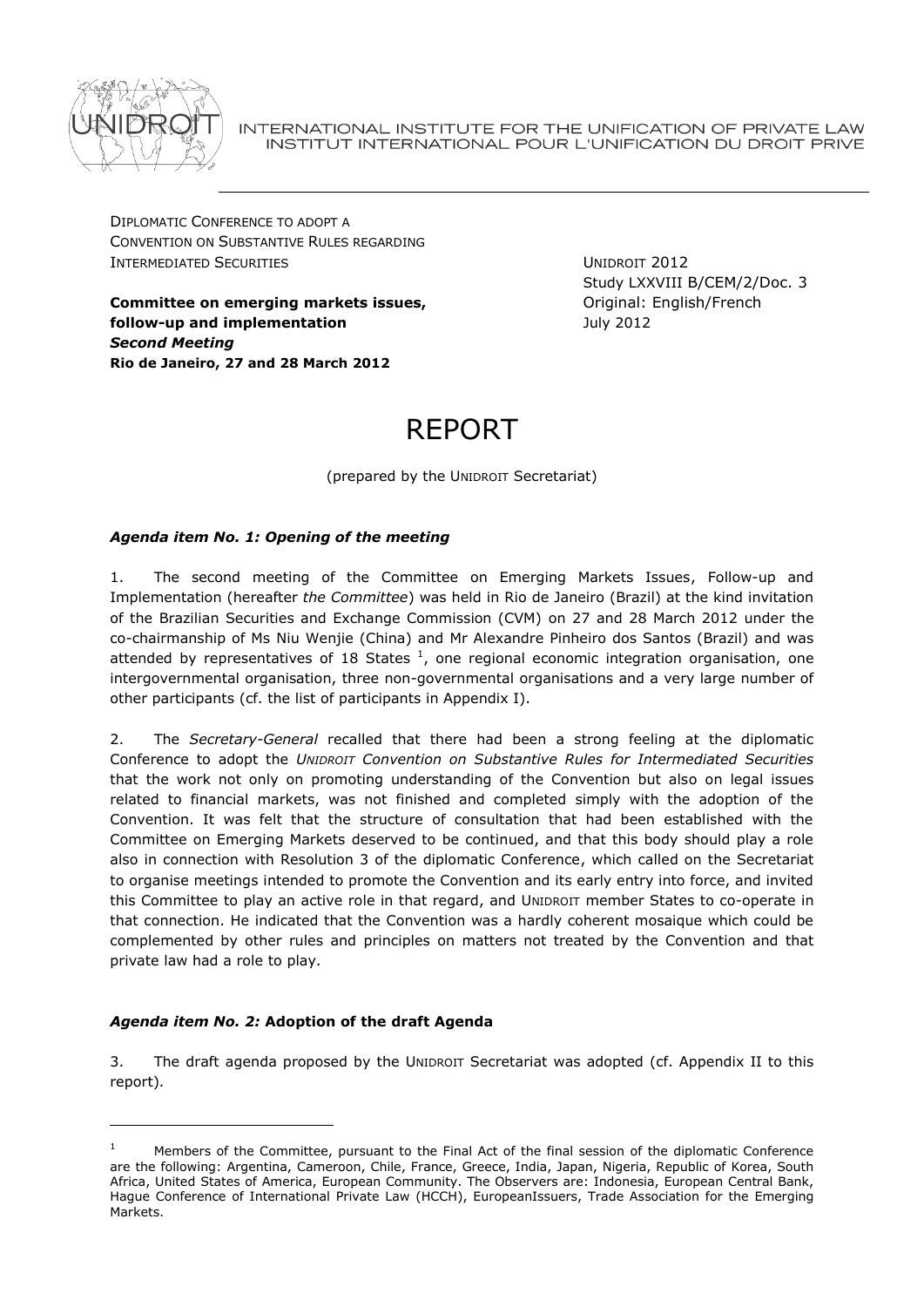# *Agenda item No. 3 – Colloquium on Financial Markets Law*

4. The *Chairperson of the Brazilian Securities and Exchange Commission* welcomed the participants and recalled that, after the financial crisis, many things had changed significantly but many others still had to be changed. She noted that after long discussions, recommendations and principles had been agreed, but they were issued by banking or industrial institutions and not adopted by States, and time had come for implementation without which those rules had no value. Brazil had made enormous progress even if there was still room for improvement and it needed guidance from institutions (IMF, World Bank, Basel Committee, IOSCO) to do so. She listed the topics on which Brazil had particularly worked on at internal level, such as payments, clearing entities, protection of investors (which was the mission of the Brazilian Securities and Exchange Commission), accounting standards, disclosure of information or enforcement of rules. She concluded saying that trust in the system was the condition for any progress in this field.

5. The Colloquium entitled "Promoting investor confidence and enhancing legal certainty for securities trading in emerging markets " took place on 27 March 2012. Apart from the members of the Committee, participation in the Colloquium was be open to UNIDROIT member States, as well as to invited guests and speakers. A great number of Brazilians had positively replied to the invitation (see Appendix I to this report). The purpose of the Colloquium on Financial Markets Law was to consider action taken by emerging markets to create a favourable environment for trading in intermediated securities, with particular emphasis on the legal underpinnings of various securities holding systems, including so-called "transparent systems", and measures and rules applied to ensure their integrity. The Colloquium also discussed how emerging markets have reacted to the financial crisis and the measures needed to be adopted to increase legal certainty and enhance investors' protection. The programme of the Colloquium is reproduced as Appendix III to this report and the presentations, as far as authorised by the speakers, are to be found on the UNIDROIT website at the following page: <http://www.unidroit.org/english/documents/2012/study78b/s-78bcem02-programme-e.pdf>.

# *Agenda item No. 4: Consideration of the reception given to the UNIDROIT Convention on Substantive Rules for Intermediated Securities in the various countries, in particular in emerging countries*

6. The *Secretary-General of UNIDROIT* recalled that the Convention had been adopted in 2009 and after the time foreseen in the Resolution of the diplomatic Conference for establishing the authentic versions of the Convention the final text of the Convention had been officially published within the deadline set by the diplomatic Conference and transmitted to all the Governments. Then the Committee appointed by the diplomatic Conference to prepare the Official Commentary worked on the final version of the Official Commentary, which had now been published in English, the French version to follow soon. The Secretariat had already prepared and published the Declarations Memorandum for the Geneva Convention, that is the document that sets out guidelines on how to formulate the declarations that are authorised by the Geneva Convention. This document had been finalised by the Secretariat and was available on the web site of the Institute.  $^2$ 

7. The Secretary-General noted that, as regards the Secretariat's support and technicalities for the process of implementing the Geneva Convention, its work was essentially done. It was now a question of moving forward domestically for the adoption of the Geneva Convention, and he invited participants at the meeting to submit information as to where they stood, domestically, on that process and what were the obstacles seen, the kind of assistance needed. He also welcomed

1

<sup>2</sup> The Declarations memorandum is available at the following page: http://www.unidroit.org/english/ documents/2011/depositary/dc11-dep-01rev-e.pdf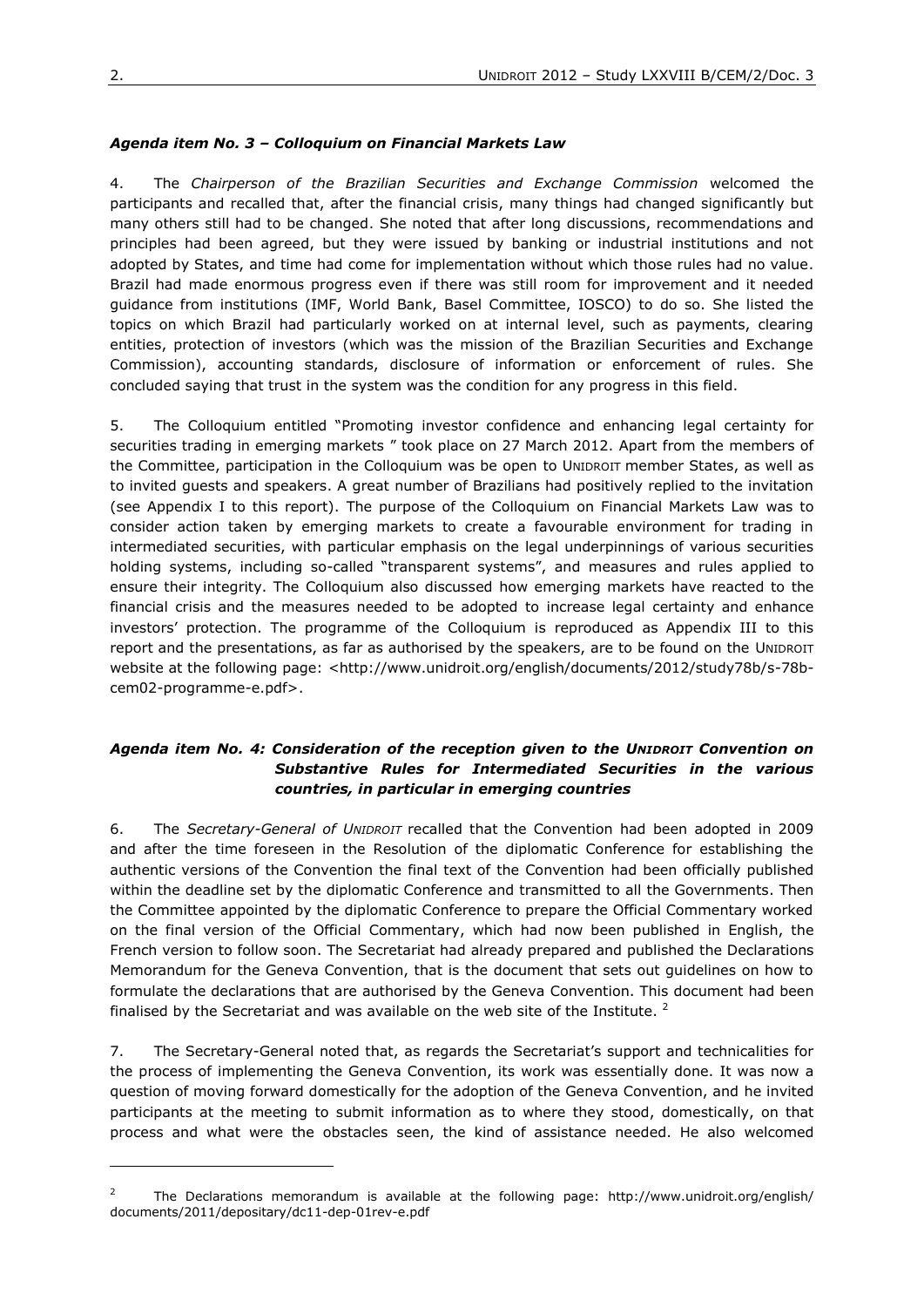information about the process within the European Union towards the adoption of a directive on securities law within Europe.

8. The *representative of Brazil* indicated that the Brazilian Foreign Affairs Office had been working with the CVM since the beginning, and was aware of the intention to sign and internalise the Convention in Brazil, in co-operation with other Brazilian Government institutions related to the issue. Brazil had already made a lot of work in this direction and was also working on some other legal statutes – at CVM and the Brazilian Central Bank –, such as collaterals, CSDs, custodians, in order to make the internalisation of the Convention smoother when the time would come.

9. The *representative of South Africa* declared that her country embarked on re-writing the internal legislation on securities to align it with the UNIDROIT principles enshrined in the Convention. That piece of legislation was called the Financial Markets Act, and had been approved by the State Law advisers in the parliamentary process but still had to go through all the different phases in Parliament to be approved (it was tabled for this year).

10. The *representative of Cameroon* noted that his country had been very active during the elaboration process of the Convention and was therefore very interested in the evolution of its implementation. On the domestic level, he indicated that Cameroon had started to study how to integrate different rules of the Convention into national legislation. Cameroon had just made its first issue of government securities and the Convention might hopefully be an additional legal instrument which could reassure investors. He also hoped that consultations with the national Financial Markets Commission ("*Commission des marchés financiers*") will be intensified to examine how to rapidly take into consideration the rules of the Convention. However, to do so, he asked for UNIDROIT's assistance as well as that of other institutions and States having more experience.

11. The *representative of China* informed that, after the diplomatic Conference, the Convention was submitted to some Chinese Government branches and further discussions were engaged with scholars and practitioners which showed a great interest. Until now, China had no special legislation to govern securities interest (only provisions in securities law and company law, civil law) but hoped to have a separate law regarding this issue. He was welcoming information regarding other countries' attitudes and accession to the Convention and his country would further study and do more research on the Convention in the future.

12. The *representative of Italy* indicated that, being bound by the work currently done by the European Union in this field, he would let the representative of the European Commission give a presentation of the situation in Europe.

13. The *representative of India* complimented UNIDROIT for the progress and the interest which it was taking in terms of promoting the Convention. India was one of the signatories at the adoption ceremony in October 2009 and was now studying the Convention and looking at the implications, as the Official Commentary had now been issued, discussing the matter with all stakeholders, including the various departments, the Central Bank, and regulators. India had adopted the Depositaries Act 1996 which it was analysing in terms of domestic law. Broadly, she indicated that they did not see much of a problem in terms of the depositary, but were examining the exemptions as well as the declarations contained and allowable under the UNIDROIT Convention. After also looking at the level of acceptance and understanding the Convention and the comments, India would take a final view but was, for the time being, very interested and wishing to proceed in a positive manner.

14. The *representative of Pakistan* informed that his country had, in the last three to four years, been reviewing all its capital market laws. At a first stage, Pakistan had developed a law based on the IOSCO principles dealing with the Securities Exchange and the Clearing System. Subsequently,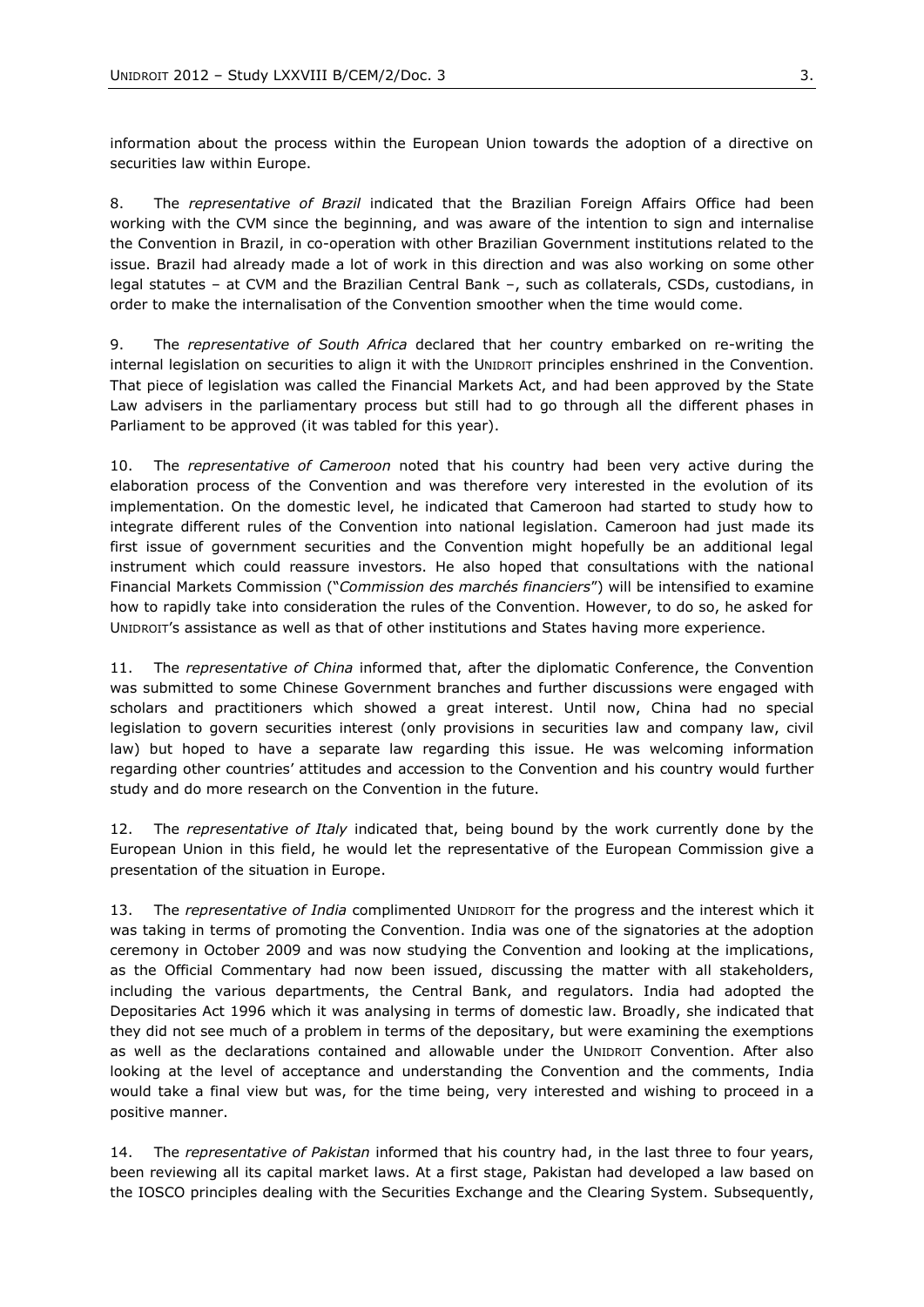Pakistan would be looking at the law dealing with the central depositary, which was a separate law, and that would be the time to look at the Geneva Convention and adopt the principles from this Convention into the domestic law.

15. The *representative of Qatar* declared that his country would soon be moving to a single regulator. At the same time, Qatar was drafting a new law, hopefully for mid-2012, and he hoped that some of the principles of the UNIDROIT Convention would be taken into consideration in the new law.

16. The *representative of Poland* recalled that their preparation was strongly related to the work that was planned by the European Commission. On the other hand, he indicated that Poland had made some changes to its law in the last year, allowing for omnibus accounts – this was especially critical from the tax point of view – and passed some measures in line with the Convention. Poland was waiting for the new CSD regulation and negotiation in this area within the EU, and would be in line with what was decided at top EU level as the rest of the EU countries.

17. The *representative of the United States of America* recalled the legislative developments in his country in the last couple of years which had taken considerable effort and time domestically in terms of regulatory implementation. As far as the Convention was concerned, at this stage, the United States of America had been considering a sequential approach, looking first at the Hague Securities Convention, and the Convention hopefully shortly thereafter. He indicated that they very much welcomed the publication of the Official Commentary which will be of great assistance in that process.

18. The *representative of France* indicated that his country was also bound by the work underway at the European Union and that the representative of the European Commission would develop on this point. He added that legislative activities at the European level in financial matters had been quite intense in the last years and, in particular, discussion would start soon on a draft regulation on central securities depositories on which the representative of the European Commission would certainly also enter more into details.

19. The *representative of Japan* indicated that his country had a large amount of statutes in this field, and these will be reviewed from the standpoint of the Convention in due course.

20. The *representative of Malta* joined his European colleagues in giving way to the lead presentation on the negotiations that were being conducted under the aegis of the European Commission in terms of the new initiatives in this field, and in which Malta was actively participating. Concerning the UNIDROIT Convention, he indicated that many of the main articles were to be found already within Maltese law, *e.g.*, custody of assets, duty to pass on the rights accruing to the account holder, the owner behind the intermediated securities, both from the perspective of intermediaries and CSDs. Malta was now envisaging to await the official adoption by the European Union of the relevant laws, and perhaps also consolidate and streamlet the approach to the various provisions of the Convention already existing in Maltese law.

21. The *representative of Nigeria* declared that since the last meeting of the Committee, the Securities and Exchange Commission of Nigeria, in conjunction with the Ministries of Foreign Affairs, Finance and Justice, had presented the Convention to the Federal Executive Council of Nigeria, and the Nigerian Government had given wide support to the Convention, but was awaiting the Official Commentary. Regulators had run a seminar in 2009 in conjunction with UNIDROIT, and was planning others to promote the Convention.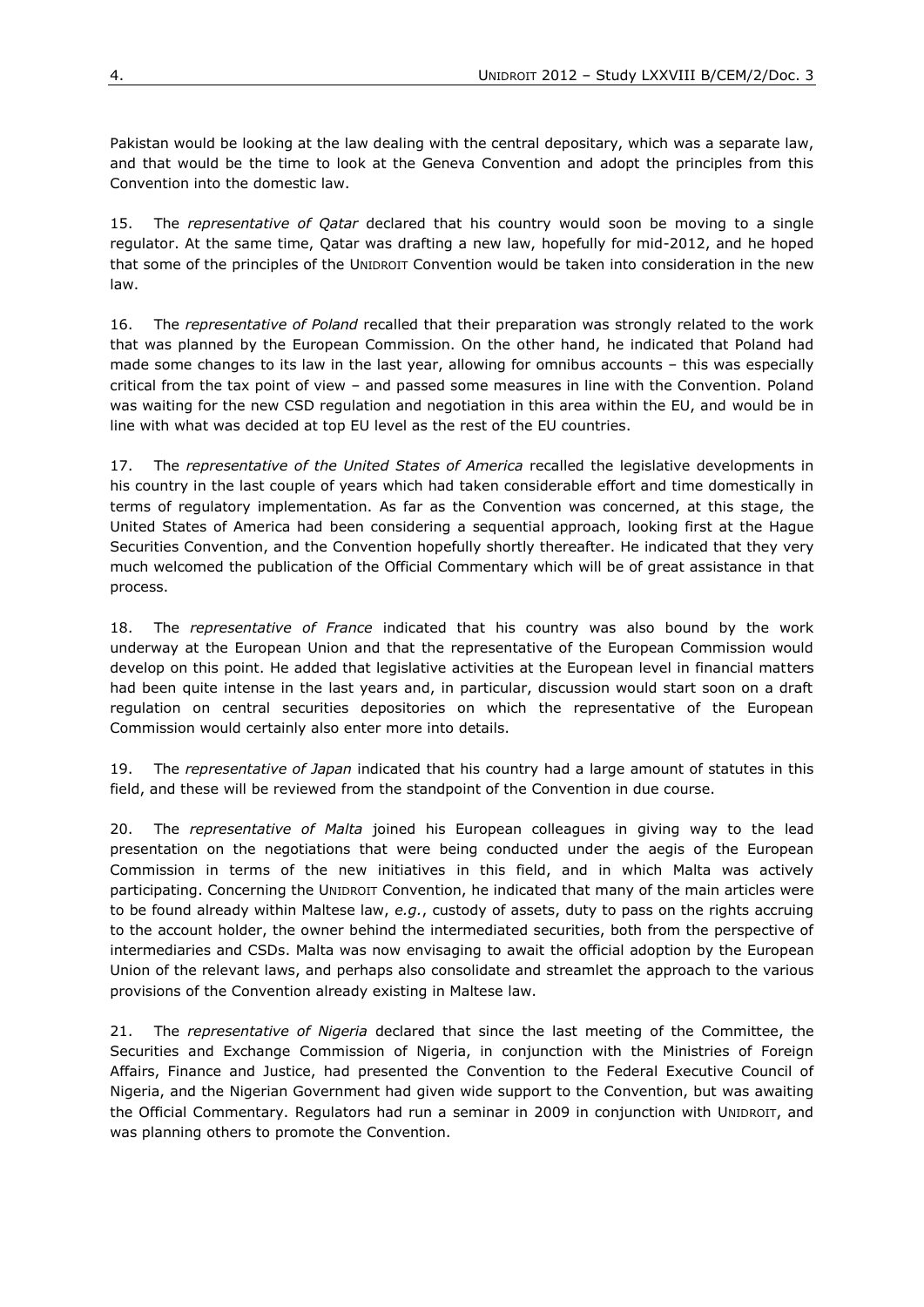22. The *representative of the Republic of Korea* wished to stress three points in which his country was particularly interested in. One was acquisition by an innocent person, the other was segregation of accounts, and the third was netting of financial instruments to implement the Convention in relation to Korea's financial law.

23. The *representative of Switzerland* indicated that his country had a new statute, the Federal Intermediated Securities Act, which came into force on 1 January 2010. It largely reflected the principles enshrined in the Convention, though it would need a few adjustments, and Switzerland was planning to do those adjustments at the same time as the ratification process, within the next few years. Switzerland wished first to collect experience with the Statute and correct things that need to be corrected.

24. The *representative of Turkey* informed the Committee that his country was in the process of making a new capital market law. Besides the harmonised EU law, Turkey also considered the UNIDROIT text, especially on financial collateral and transparency of the system.

25. The *representative of the European Commission* noted that the discussions during the Colloquium showed several issues that pose significant challenges to the European Union at the moment. In parallel, the Financial Stability Board, in which the European Union was an active participant, started to look more closely into shadow banking activities, after having identified securities lending and REPOs as being at the heart of the financial crisis in 2008. She explained that all these factors contributed to the conclusion within the European Commission that a much higher level of harmonisation in the European Union than offered by the Geneva Securities Convention was needed. This is why the Commission's main focus for the moment was on drafting securities legislation for Europe, rather than initiating the process of signature and ratification of the Geneva Securities Convention. Having said that, she stressed that EU did not regard the Geneva Securities Convention and its own securities law legislation as being substitutes, but as being complementary to each other. Actually, the idea was that the best result for global harmonisation would be achieved if all the references to national law in the Geneva Convention could be read – in the EU – as references to future EU securities legislation. She reiterated that, whatever the scope of its harmonisation in the end, the European Commission attached great importance to reaching a situation where securities law within Europe would fit within the global standard set by UNIDROIT. Therefore, in all the work, the Commission wanted to be compatible with the Geneva Securities Convention. In terms of the timetable, the securities law legislation was scheduled for the end of 2012, to be adopted by the European Commission, and then the proposal would go in parallel to the Council, where the 27 member States would discuss it, and to the European Parliament. Depending on the process, the European Union would then consider a possible future proposal for signature of the Geneva Securities Convention.

26. The *representative of Australia* indicated that there was, in 2011, a significant transfer of the law of personal property from each of the constituent States of the Federation to the Federal Government, and as a consequence of that process, the whole law of securities was picked up in the form of that legislation which dealt with intermediated securities in some detail, but not in a way which was entirely consistent with the Convention, and the drivers of that legislation were effectively the people who were driving the reform of personal property legislation. There was some will to bring it into line in due course, but for the time being the greatest degree of concern related to the Hague Convention on the issue of conflict-of-laws rules.

27. The *representative of Chile* noted that her country was analysing the Convention in order to meet the principles in its domestic law. It was now being studied by the authorities in the Government to identify the regulations that had to be modified.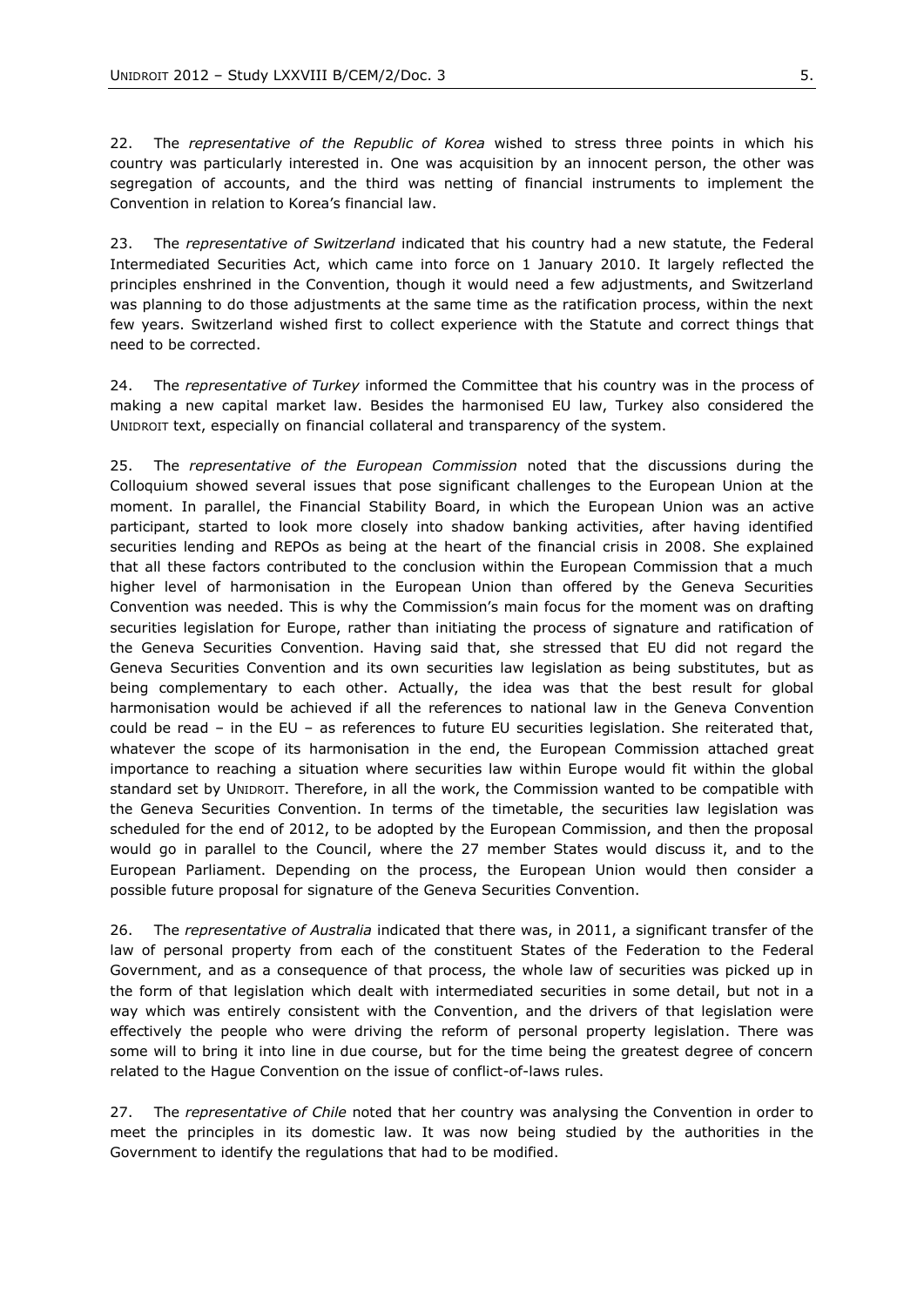28. The *representative of the Russian Federation* indicated that his country had taken into consideration the core principles of the Convention when working on the laws on clearing systems, which was adopted in the beginning of 2011, and the law on central securities depositaries, which was adopted in Russian at the end of 2011. Such concepts as the duties of the intermediary that holds the securities, the acquisition and disposition by debit and credit, the effectiveness in insolvency, the legal measures against unfair dispositions, the concept of effectiveness in the insolvency of the relevant intermediary and availability of sufficient securities by the intermediary were reflected in these two laws on clearing and on central securities depositaries. Some of these concepts were also reflected in the amendments to the law on securities markets, which was one of the core laws for Russian financial markets. The Russian Federation however had not yet decided to sign or ratify the Convention as a whole, although it understood the main ideas which we were now being implemented in the internal legislation were quite in line with the Convention.

29. *The Secretary-General of UNIDROIT* thanked all delegates for the information provided and for what seemed to the Secretariat to be a vote of confidence on the quality of the Convention by those that expressed the interest of their authorities in either adhering to the Convention or at least for the time being looking at the Convention as a source of inspiration for domestic law reform. Obviously, the aim of the Organisation should be to bring this instrument into force as soon as possible, but UNIDROIT was aware of the time necessary for international instruments to be effectively ratified and implemented, much in the same way as it was aware of the particular context, e.g., for a large number of UNIDROIT's member States, those that were members of the European Union, because of the division of competences between the Union and the member States. The Secretary-General welcomed the declaration of the representative of the European Commission and the expressed interest of the Commission for ensuring compatibility and consistency between a global and a regional instrument which was the objective of all European participating member States from the very beginning, when they embarked on the negotiation of the Geneva Convention. To answer in particular the request for assistance by the representative of Cameroon, he stressed the readiness of the UNIDROIT Secretariat to assist Cameroon, even if not a member State of the Organisation, as much as it could in that country's efforts to modernise its national legislation and, possibly, to accede to the Geneva Convention.

30. The Secretary-General concluded by welcoming in the future more concrete information as to exactly what kind of legislative moves had so far been influenced by the thinking and the principles of the Geneva Convention, independently of the accession process. He also invited member States to share that information with the Secretariat so that it could periodically report exactly on the impact which the Convention had been having around the world.

# *Agenda item No. 5: Consideration of legislative measures to implement the Convention and incorporate it in domestic law*

31. *Ms Schneider* (UNIDROIT Senior Officer) recalled that in 2010, the UNIDROIT Secretariat prepared a guidance document intended to provide advice for countries that ratify the Convention on how best to incorporate the Convention and integrate it into their domestic legal systems. The first draft of that document, in the form in which it was submitted to the first meeting of the Committee, contained two parts, one relating to the formulation of declarations that may be lodged under the Convention and the other offering guidance on the relationship between the rules of the Convention and the otherwise applicable laws in a Contracting State. The Committee decided at its first meeting that the document should be split and make the two parts separate the first being a typical Secretariat document as Depository (UNIDROIT 2011 - DC11/DEP/Doc. 1).<sup>3</sup> It was felt that the

<sup>3</sup> See footnote 2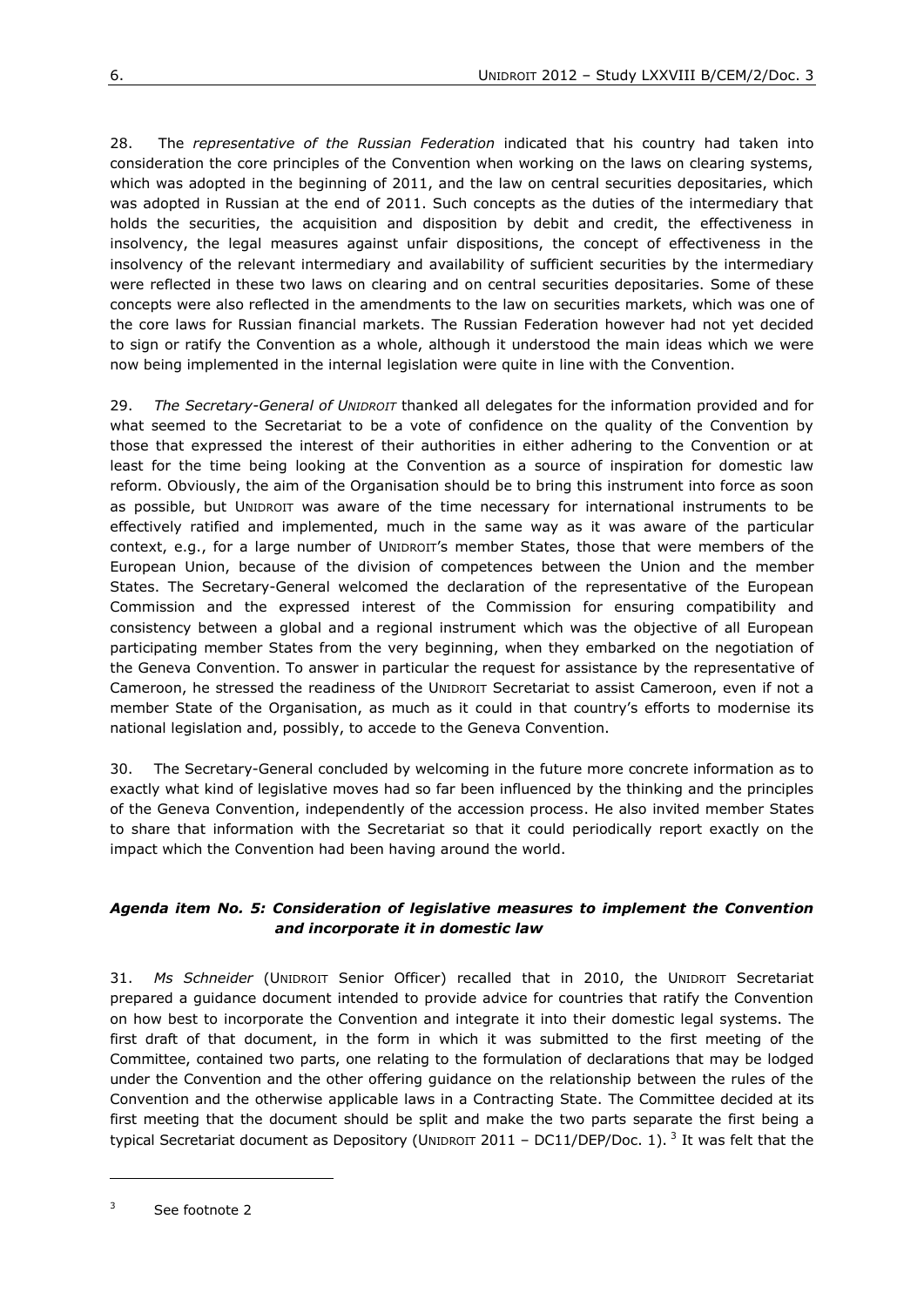second would be complemented to become a kind of legislative guide which could go further than the content of the Convention, and give options for the implementation of recommendations prepared by others.

32. She also recalled that in December 2010, the General Assembly of UNIDROIT adopted the triennial Work Programme 2011-2013, including the topic of the preparation of a prospective Legal Guide to enhance securities trading in emerging markets. Then, in May 2011 the document now entitled "Information for Contracting States in respect of the Convention's references to sources of law outside the Convention" was submitted to the Governing Council of UNIDROIT (UNIDROIT 2012 -Study LXXVIII B/CEM/2/Doc. 2). which entrusted the Secretariat to send it to a number of experts and other Organisations for in-depth comment as to the scope and content of the prospective Legislative Guide given the complexity and variety of the subjects involved, some of which had not yet been dealt with by UNIDROIT, and to ask for more consultation in order to know the real needs of emerging markets in terms of capital market legislation and regulation. The Secretariat received information from States, some representatives of States who wished to answer in a personal capacity, as well as from international governmental and non-governmental organisations.

33. The comments received first of all, generally, showed general support for this initiative. For some, the documents as it stood was a very useful tool for the enhancement of securities trading in emerging markets, and this was why some had added some sentences here and there, either to better explain or give examples to the original text. Some commentators, and particular those of international Organisations, did not wish to comment specifically for the time being – they wanted to wait for further discussion within this Committee, and to know about the areas to be covered, the objectives and the countries this instrument was targeting.

34. Concerning the purpose of the guidance document, it was clearly stated in the document that it would not replace the Official Commentary but one country proposed to use the positive form and say that it aims at assisting certain categories of person to understand the Convention and the Commentary, and identify areas outside the Convention as well as processes and options for States. Ms Schneider also recalled that the Secretary-General referred to the importance of providing information concerning those domestic laws and policies to the Depositary, *i.e.*, the UNIDROIT Secretariat. Although not requested by the Convention, it was very important for the Secretariat to collect them, and to make them visible, of course. A comment was made on the importance of updating such information – and this should be the responsibility of States and not of the UNIDROIT Secretariat – as well as categorisation of the information into the categories listed before the terminology used in the Convention. One Organisation felt that such information should also appear on the web sites of Governments or public authorities responsible for regulation or supervision of intermediated securities.

35. Regarding observations on scope and content, on the sphere of application of the Convention, where of course issues of conflicts of law were extremely important, one State said that probably for some countries it might not be that easy to distinguish between substantive law and conflict-of-laws issues, and that this should be more elaborated in the document, with examples given as well as references to the Hague Convention specifically dealing with private international conflict-of-laws rules.

36. It was clear to some – and in particular to one expert – that the matters excluded from coverage by the Convention were only the starting point of such an instrument. This instrument should also position private law with respect to more general laws on property, and in the context of the State systems for regulating securities markets and market participants. Entering into more detail on the position of private law with respect to States' more general laws on property, examples were given of what might be inserted in the Legislative Guide as well. It was therefore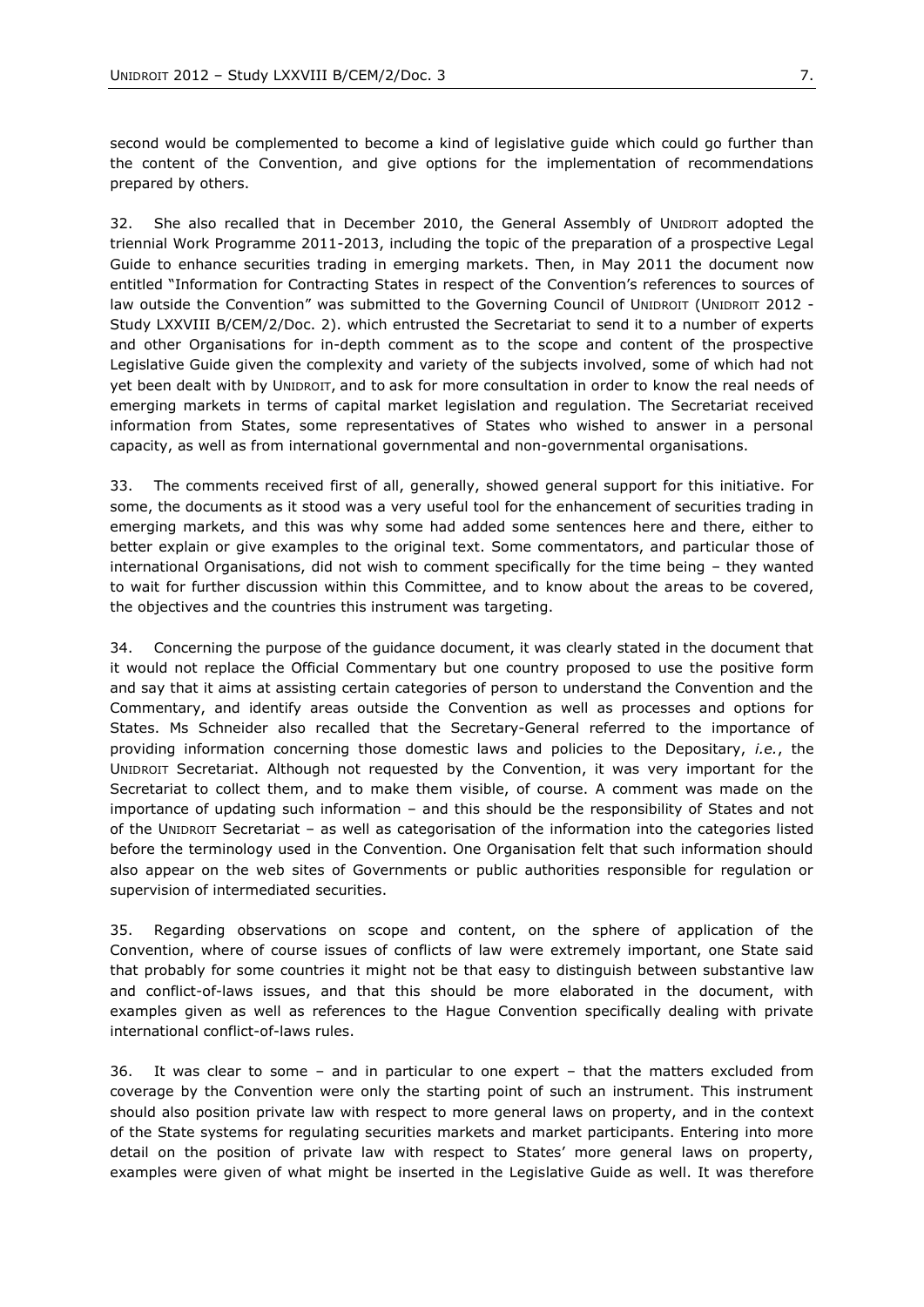obvious that while private law matters were the expertise of UNIDROIT, this Guide should address other matters also, and this was also why UNIDROIT needed the co-cooperation of other bodies.

37. The *representative of the European Commission* wondered what the exact nature of this Legislative Guide was to be, and its relationship to the Official Commentary, quite a crucial issue for the Commission. In fact, she explained that as soon as the Commission committed to global compatibility and to complying with UNIDROIT, it needed to have a stable text to comply with, and as it would need to do an impact assessment of the Convention and a lot of matters had been left to the Official Commentary, the Commission wanted the Official Commentary to form the last step in the process of the UNIDROIT Convention.

38. The *representative of Switzerland* wondered whether the words "legislative guide" were the best words. He indicated that there were now a Convention which was quite complex and technical, and an Official Commentary, which was useful and which would help to understand the Convention and the options that were left for the States to make in matters of non-Convention law. The Commentary was in his view more about the provisions of the Convention and just pointed out what non-Convention law and other applicable law might do, also supplemented by the document which was just presented, other sources of law applicable to intermediated securities. His understanding was that, for example, the EU had done, in the Legal Certainty Group, a huge, very fascinating and very useful work of thinking about these additional rules. This Group had produced an enormous amount of data and thinking, and that thinking had also influenced the process at UNIDROIT. He then noted that one might probably assume that within the EU, there was not much need for further assistance in devising the non-Convention law. He recalled the discussion on the previous day that in other jurisdictions, particularly in emerging markets, there were part of the Statutes which were already written, some other parts which were being considered, and all those issues had not been fully debated as they had been within the EU. The representative of Switzerland explained that he would conceive this additional piece, whatever it was, as a larger explanation of the options that were open to States, mostly within the Convention, but probably the issues raised were also valid even for States not considering the adoption of the Convention. This additional work still needed to be thought about because it certainly was not going to look like one of the traditional legislative guides.

39. The *representative of the United States of America* agreed with almost all the points indicated by the representative of Switzerland. He wished to reiterate that the Convention was *sui generis*, as to the extent to which it made explicit reference to non-Convention law. And the legislative guide likewise, whatever form and name it would take, would also be *sui generis*. The UNCITRAL Legislative Guides actually seek to harmonise the law, the legislative guide would address matters that the UNIDROIT Convention was unable to harmonise. The guide would lay out alternative approaches, presumably drawn from existing approaches already adopted by some countries. He concluded saying that it would be a challenge, but it could be quite useful.

40. The *Secretary-General* illustrated the question of the exact nature of the legislative guide raised by the representative of the European Commission with the example of segregation of financial assets which was a clear case of a very sensitive, very important method for ensuring compliance with one obligation in the Convention, for which, however, the Convention itself did not specify how that was to be achieved (there were different methods for ensuring that). To a large extent, this was a technical matter, but any way chosen would also have certain implications from a legal point of view. He noted that this would be an example where a document, whatever it might be called, would explain possible solutions, that the Convention did not address directly, but rather for the discretion for States to develop. The document would explain how those possible solutions worked and what were the possible advantages and disadvantages. The Secretary-General stressed that it would not be wise for the Committee now to suggest an attempt at harmonising what States had been unable to harmonise five years earlier, but it is might nevertheless be useful to compile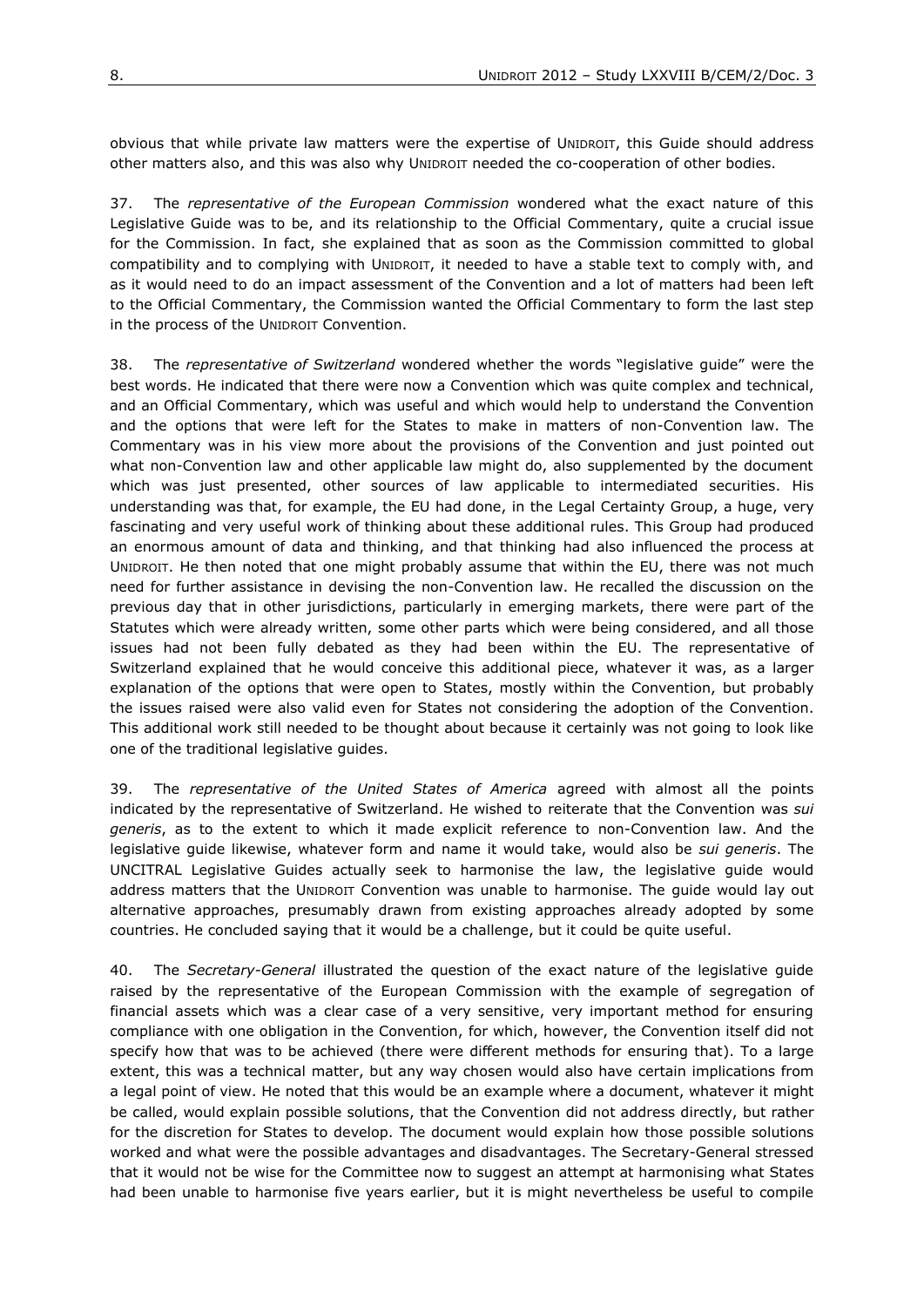information as to what the law might look like, making States considering joining the Convention aware of the options that they might wish to choose.

41. The *representative of South Africa* supported the idea and noted that the compiling of information could only improve the understanding of the Convention and the Commentary.

42. The *representative of France* also agreed with the proposal for a strictly informative document presenting options in a neutral manner on a number of subjects without drafting specific recommendations. He felt that such an approach could only enrich the work.

43. The *representative of the United States of America* commended the Secretariat on the excellent work that had been done so far. For the most part the Secretariat had completed the initial work to set the stage for promotion and ratification of the Geneva Securities Convention, and these were matters with which the Secretariat had great experience and every prospect of success. Concerning the next step, the so-called Legislative Guide, he wished not to pre-judge what such a product might look like (it might be very different from the hard law sort of legislative guide UNCITRAL was producing), nor the kind of process and structure of such a project (it needed not follow the multi-year, expensive, many meeting, much travel model of the UNCITRAL legislative guides, for example). He invited the Committee to consider the following proposal: to request the Secretariat to convene a small, relatively informal working group to make recommendations to the Committee which might include the feasibility of the Legislative Guide project, how the project would be structured and staffed, how expenses could be kept to a minimum, what an outline of its contents might be, and similar matters. He believed this would give the Committee an opportunity to decide with the Secretariat on next steps. Such a Working Group would be seen as an interim arrangement, not a group that would be instructed to start drafting a legislative guide, but simply asked to make some preliminary recommendations to the Committee so as to have some further guidance from individuals who have given the matter a great deal of thought.

44. The *representative of Japan* supported the suggestion made by the representative of the United States of America as, at this stage, the Committee should probably have a clear view as to what steps should be taken next. Such small group would make proposals to the Committee on the future steps in line with what had been explained by the Secretary-General.

45. The *Secretary-General* gave a first answer to a question which was to be discussed under another item of the agenda, "follow-up activities to implement and promote the Convention", i.e. the exact role and the function of the Committee. He noted that if the Committee expressed the wish to maintain a certain periodicity of meetings, then it might become the body that at a certain point would discuss and eventually approve initial drafts prepared by a smaller group, without having to engage in a heavy machinery of having twice-a-year intergovernmental meetings in Rome, with all 63 member States send representatives to discuss. He suggested that it might be an intermediate solution, a body having a natural legitimacy that was drawn from the diplomatic Conference, the membership of which was predominantly that of emerging markets, precisely the addressees of this work.

46. The *representative of Switzerland* supported the proposal made by the representative of the United States of America that a smaller advisory group should be set up to consider the scope and purpose of the future instrument, in order to be useful to countries seeking additional guidance. He noted that his country was an observer in the Committee, not a member, but was very interested in the implementation and follow-up of the Convention, and the preceding discussions showed significant interest in the Convention, first, as a set of principles against which one could think about and benchmark national legislation but also, he hoped, as an instrument capable of being adopted and which had the benefit of being an international instrument that was going to be binding. He stressed the fact that the Committee probably could not sit more than once a year,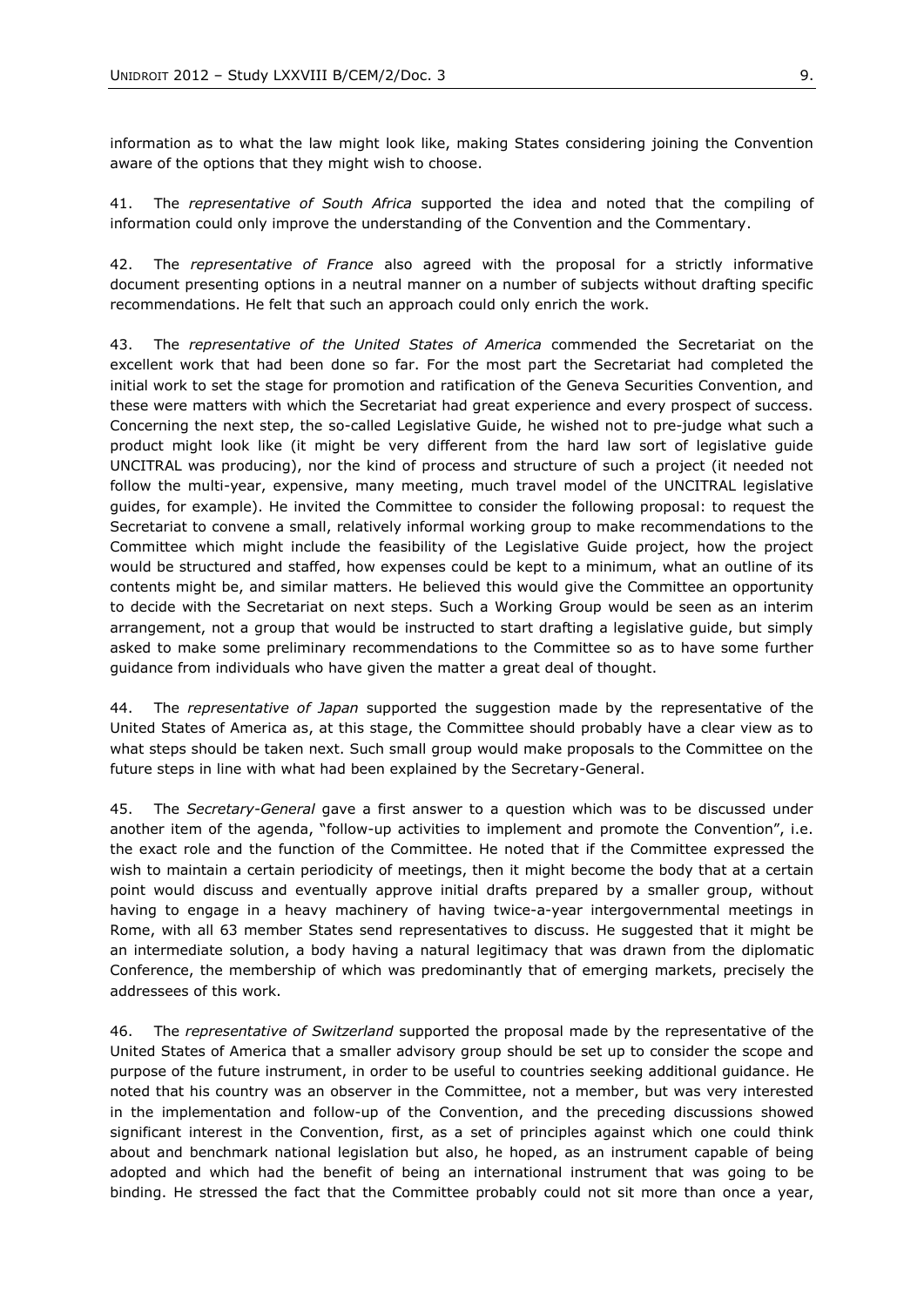every 18 months or even every other year and that this was a is good reason to have a small group of people who would commit in an informal and non-costly way to go on and make proposals for consideration by the Committee and by UNIDROIT.

47. The *Secretary-General* proposed that the participants that have expressed an interest in this could be invited to compose a small group with the two co-chairs of the Committee, Brazil and China, and proposed the following composition: South Africa, Brazil, China, United States, France, Japan, the Russian Federation and Switzerland. He also suggested that, if the Committee agreed, the Secretariat would invite the experts from those countries and contact them while they were present in Rio de Janeiro to set up the agenda and the working methods to come up with proposals for this small working group to submit to the Committee.

48. The *representative of Switzerland* expressed appreciation to the Secretary-General for welcoming this initiative. He wondered however how this small working group of States would interrelate with the Committee itself and suggested to have further consultation to discuss the very precise proposals made by the Secretary-General.

49. The *Secretary-General* concluded the morning session suggesting that, in preparation of the item relating to follow-up activities of the Convention, participants might exchange ideas, for example, on the periodicity with which events of this nature should be organised, or the possibility of organising events of a regional nature to disseminate knowledge of the Convention, the role envisaged for this very Committee, bearing in mind that the Committee had become a sort of open-ended body. Originally, it had a very small composition but in the meantime it had been opened up not only to the broader membership of UNIDROIT but also to those non-member States such as Cameroon and Qatar that participated in the negotiation of the Convention.

# *Agenda item No. 6: Presentation of the Official Commentary on the Convention*

50. The *Secretary-General* recalled that in Resolution No. 2, adopted together with the Final Act at the first session of the diplomatic Conference (Geneva, 1-12 September 2008), the Conference called for the preparation of a draft Official Commentary on the Convention by the Chairperson of the Drafting Committee, in close co-operation with no more than three members of the Drafting Committee, under the supervision of the Chairperson of the Commission of the Whole, the Chairperson of the Final Clauses Committee, the Chairperson of the Credentials Committee, the Co-Chairpersons of the Committee on Emerging Market Issues, Follow-up Work and Implementation, the Chairperson of the Working Group on Insolvency and the Co-Chairpersons of the Working Group on Settlement and Clearing Systems, as well as with the UNIDROIT Secretariat.

51. The draft Official Commentary had been presented to the final session of the diplomatic Conference (Geneva, 5-9 October 2009). At the close of the final session, the Conference in its Resolution No. 2 had requested the finalisation of the Official Commentary on the Convention, taking into account policy choices and relevant matters considered by the Conference, and its circulation to all negotiating States and participating observers no later than 10 months after the final session of the diplomatic Conference inviting comments thereon within four months upon its circulation. The revised draft had been circulated in August 2010 and the comments received from a number of States and observers were considered by the persons appointed by the Conference to finalise the Official Commentary and the final text, which had been delivered to the Secretariat on 25 August 2011. The Official Commentary had finally been published a few weeks before the meeting of the Committee. The Secretary-General then gave the floor to the Chairman of the Drafting Committee at the diplomatic Conference to adopt the Geneva Securities Convention to make a presentation of the Official Commentary on the Convention.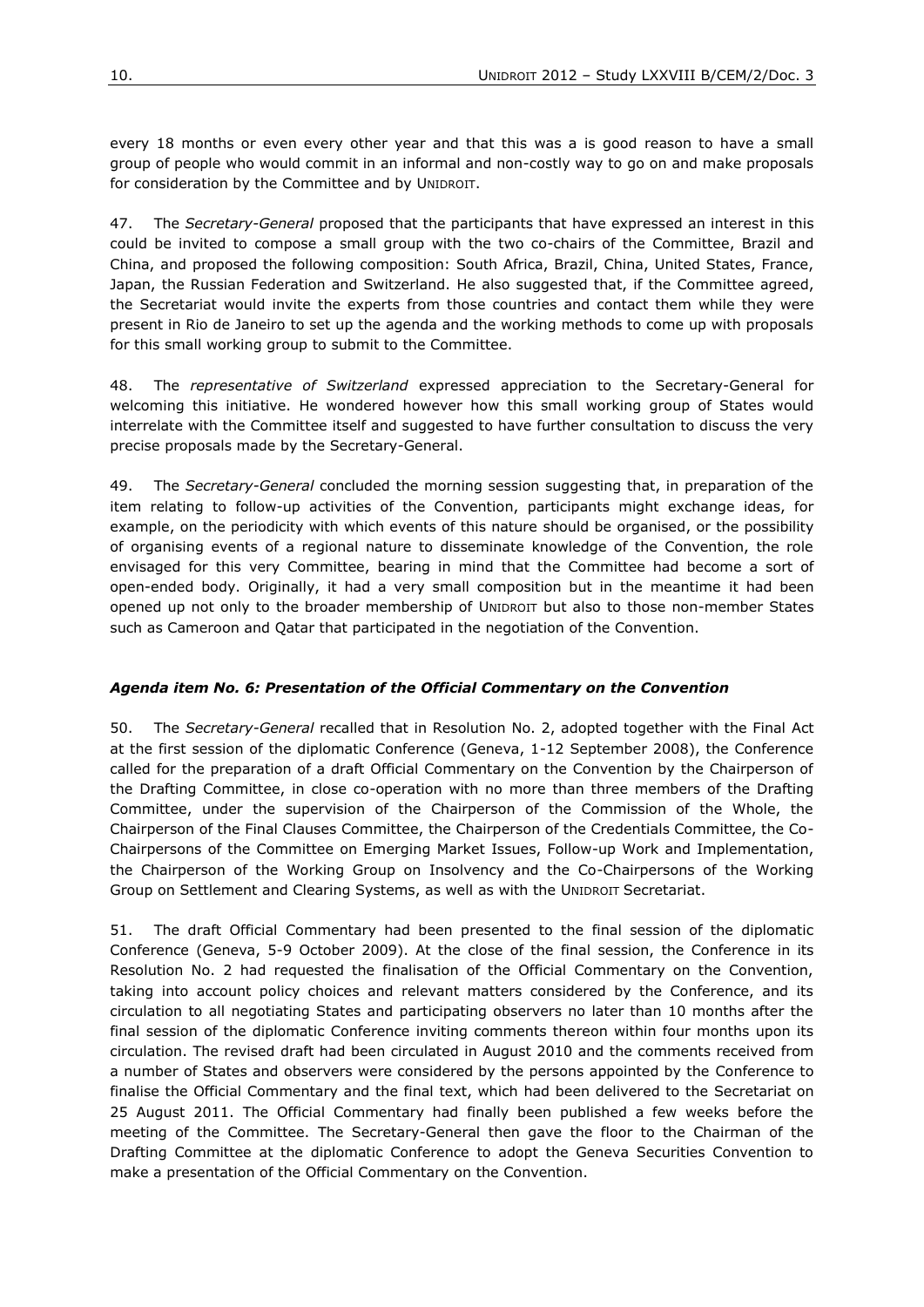52. The *representative of Japan, as Chairman of the Drafting Committee established by the diplomatic Conference,* expressed his thanks for the patience of those who had been waiting for the volume and to those who had participated in its preparation. This Commentary was the result of teamwork, and the Preface acknowledged those people who participated in the process of preparation. He wished to thank first of all his colleagues present to the meeting, the principal authors and editors, Mr Mooney and Mr Thévenoz (as well as Mr Béraud who was not present), and then Mr Keyser, who was very helpful and who assisted the authors on behalf of the UNIDROIT Secretariat. He also thanked UNIDROIT, the Secretary-General and the former Secretary-General, Mr Kronke. He indicated that the French version was being taken care of, and for this version he thanked Mr Thévenoz and the UNIDROIT Secretariat. The French version would be published probably around June 2012 by Schulthess in Switzerland together with its partners in France and Canada. He hoped that the Commentary will be helpful to anyone who had been involved in and is interested in this project.

53. The *Secretary-General* recalled that Resolution No. 2 of the Geneva diplomatic Conference in 2009 mandated that the revised final version of the Official Commentary be transmitted by the UNIDROIT Secretariat to all negotiating States and participating observers, as soon as practicable after the conclusion of the Conference. UNIDROIT had since published the Official Commentary through a commercial publisher. The Secretariat had advised the member States and requested that they indicate the person who should officially receive the copy of the Commentary on behalf of their Governments. He was pleased to see that a number of delegates who were official representatives of their States also at the time of the negotiation of the Convention, were present and would therefore receive their copies. The Secretary-General invited some delegates to join him on the podium to receive their copies. Last but not least he called the authors of the Official Commentary to receive their own personal copies for their very hard work, as well as to the coordinator of this work.

54. The *Secretary-General* concluded by stressing how much the Secretariat had enjoyed and appreciated the enormous contribution made by the four authors and also by the initial authors, in what had been a huge collective effort to put together this Official Commentary with the rather unusual and complex process for producing the Official Commentary contemplated by the diplomatic Conference. He emphasised the wisdom with which this process was conducted and how much UNIDROIT owed, not only to the knowledge of the individual authors, but to a very large extent to the extraordinary ability, patience and sensitivity of the Chair of the Drafting Committee, Professor Kanda from Japan. [*Large round of applause*]

#### *Agenda item No. 7: Consideration of follow-up activities to promote the Convention*

55. The *Secretary-General* recalled that in its Resolution No. 3, the diplomatic Conference to Adopt a Convention on Substantive Rules regarding Intermediated Securities invited the Member States of UNIDROIT, and the States, Regional Economic Integration Organisations and Observers participating in the diplomatic Conference, and in particular the States represented on the Committee on Emerging Markets Issues, Follow-Up and Implementation, to cooperate with UNIDROIT in organising activities to promote awareness and understanding of the Convention and assess its continued effectiveness in light of relevant contemporary developments in market circumstances and trends in market regulation, and also with a view to encouraging the Convention's early entry into force and its signature, ratification, acceptance, approval and accession by States and Regional Economic Integration Organisations.

56. He also recalled that the Committee had been set up during the diplomatic Conference and, according to diplomatic practice, it should have exhausted its own functions at the end of the diplomatic Conference itself. But it had been the will of the diplomatic Conference that this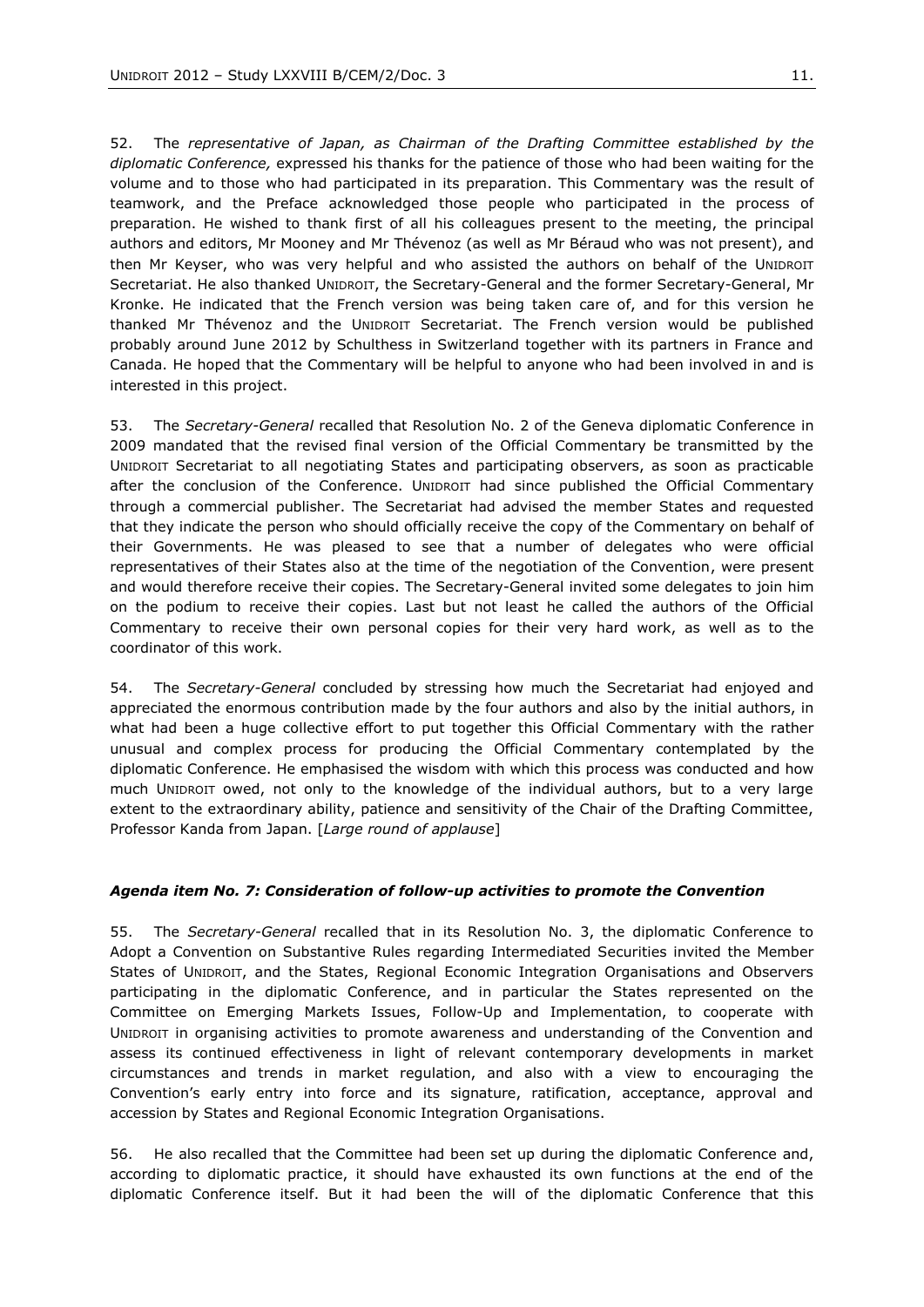Committee, as an open-ended body should continue playing a role in the promotion of the Geneva Convention. The meetings of this open-ended Committee were not identical with the periodical meetings to review the practical operation of the Convention after the entry into force of the Convention and eventually, and as appropriate, and as needed be, recommend adjustments or amendments to the text of the Convention. But the diplomatic Conference had envisaged for the Committee a role in promoting the Convention further. As already discussed earlier, the Secretary-General suggested that, if the participants in this meeting agree that there was a value in having a group of negotiating States meeting periodically, to send experts in financial and capital markets law, to discuss, for example, the preparation of a further guidance document such as the one discussed in another item of the agenda, then he would be happy to inform the Governing Council and the General Assembly of UNIDROIT so that they may endorse the continued holding of meetings of this nature, by a committee which was basically now an open-ended committee of member States of UNIDROIT that is also open to non-member States of UNIDROIT that have participated in the work that led to the adoption of the Geneva Convention. He also invited participants to think of the proper title to give to the Committee.

57. The *Secretary-General* also stressed the fact that, given its value, the Committee could not be confined to simply producing a legal instrument, because there was an important educational and promotional value in meeting periodically and providing a forum for States for a full exchange of experience and information, and then considering whether there was something else to be done. Given the body of knowledge and experience to be found in the membership of this particular Committee, he very much favoured and welcomed an affirmative indication by the States represented that they would like to proceed with this process and continue the practice of holding periodic meetings – so far, the Committee had only two, and he would not expect them to occur more than, at the most, twice of year, or even once a year or once every other year.

58. The *representative of the Traders Association of Emerging Markets* noted that her understanding from the debates was that many States were very interested in the product that UNIDROIT had produced, but tended to be adopting it by incorporating select provisions of the Convention into revised legal systems that they were adopting on a case-by-case basis. She expressed the feeling that to promote greater understanding and perhaps quicker adoption on a broader basis, proceeding with a small group, as was suggested, to assist in providing more guidance and also to have additional gatherings that perhaps might allow a broader attendance by individuals actually in the industry, in the markets, in the regulatory bodies, in different geographic areas might also work to promote the product in that way.

59. The *Secretary-General* extended an invitation to the participants, particularly those representing so-called emerging markets, to consider the possibility of hosting a similar event maybe a year later, and suggested that maybe between now and that time, the small group would have had an opportunity to develop further proposals as to what the additional guidance document should look like, what it could cover, and the approach to be taken, the methodology to be developed. The next similar meeting in the future could have a similar format: one or two days of substantive presentations on different topics, essentially focusing on topics that were natural candidates for treatment in the guidance document, and then the following day having a similar meeting as this one to discuss the evolution of the work, the promotion of the Convention, etc. Without willing to put a particular country under pressure, he would very much welcome if before the summer, the Secretariat could have an indication of a country that might be willing to host such a meeting. The small working group might then be working in the meantime, and have some interim work done before the end of the year. He concluded hoping that this process of engaging more and more emerging markets countries in this work could continue.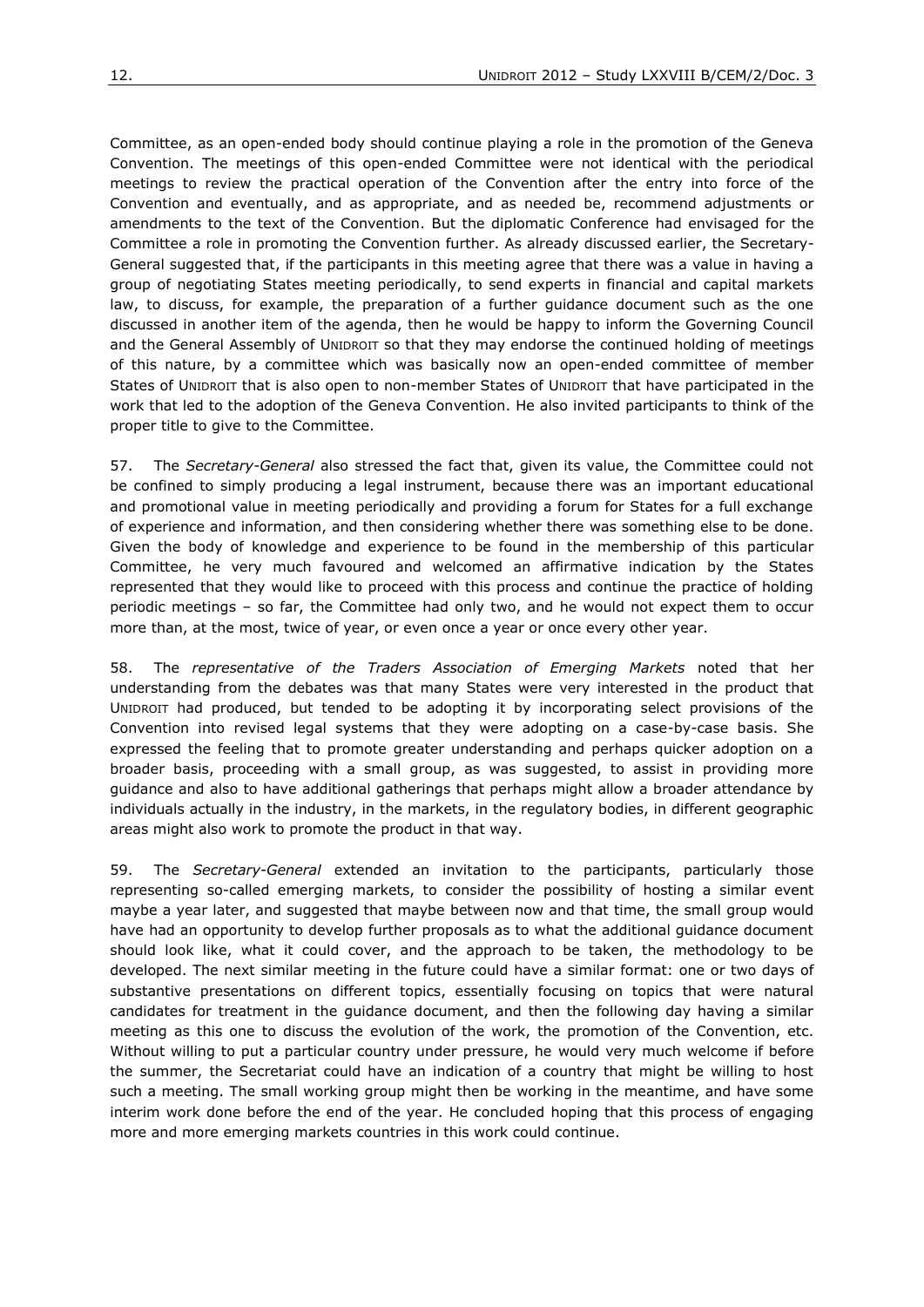60. The *representative of Cameroon* reiterated the interest of his country to continue to consider ways to improve the quality of the document, and especially to benefit from the experience of other countries in the regulation of financial markets. For this reason, Cameroon supported the idea of periodical meetings to be determined with other countries. Concerning the invitation made by the Secretary-General to host a meeting of the Committee, he noted that this could be envisaged after Cameroon's accession to the Statute of the Organisation as his country was not yet a member State of UNIDROIT. Finally, he emphasised again the importance of having periodical meetings.

# *Agenda item No. 8: Information on current work of UNIDROIT on netting of financial instruments and possible future work by UNIDROIT in the area of capital markets*

#### *(a) Information on current work of UNIDROIT on netting of financial instruments*

61. The *Secretary General* started by indicating where the Institute stood from an institutional point of view on the work on close-out netting. The proposal for UNIDROIT to work on close-out netting – and at that time, the form of the instrument was not at all clear – was first tabled at UNIDROIT back in 2008. Then a study had been commissioned to a scholar to assess the basis of the proposal which was put before the Governing Council in 2009 sufficiently ahead of time to allow the members of the Council to consult internally. There was unanimous approval to undertake work on netting and, on that basis, it was put before the General Assembly in 2009 and was approved for inclusion in the Work Programme, with the highest level of priority, and again overwhelming support not only from a technical/legal point of view but also from a political point of view.

62. As to procedure, he explained that a study group was established, as it was the practice at UNIDROIT, where there had soon been a discussion about the nature of the instrument. At this point in time, the working assumption was a set of principles followed by explanations, very much like what was coming out of the Financial Stability Board or the Cross-Border Resolution Board and other similar bodies. In establishing the study group, the Secretariat this time opted for a larger group than the group that was at the origin of the conceptual phase of the Geneva Securities Convention – the group currently had 15 members – all invited by the Secretariat – being a mix of academics, regulators, representatives of international Organisations, and industry representatives or lawyers in private practice with experience in netting and derivatives law (lawyers from Europe, North America, Latin America, Asia, Africa). The study group met three times and the Secretary-General would soon seek from the UNIDROIT Governing Council permission to put the draft principles on netting before a committee of governmental experts to be convened, for the first time, later this year. <sup>4</sup> The assumption then would be that it should be feasible for the project to be completed within two sessions of a committee of governmental experts and, if this could be done within the first half of 2013, there was a strong possibility that by then these UNIDROIT principles on close-out netting might be taken into account and incorporated in the new assessment tools that the IMF would be approving in the summer of 2013, and that would immediately bring this product into the tools used by the IMF to assess the stability of financial markets around the world and that of course would be extremely valuable in terms of promoting adherence to these standards around the world.

63. The *Secretary-General* turned to substance illustrating what the instrument covered (general definition of "close-out netting provision", "eligible party" and "eligible obligation" followed by explanations) and the provisions envisaged to be in the instrument. He explained the first set of

1

<sup>4</sup> The first meeting of the committee of governmental experts will meet in Rome from 1 to 5 October 2012.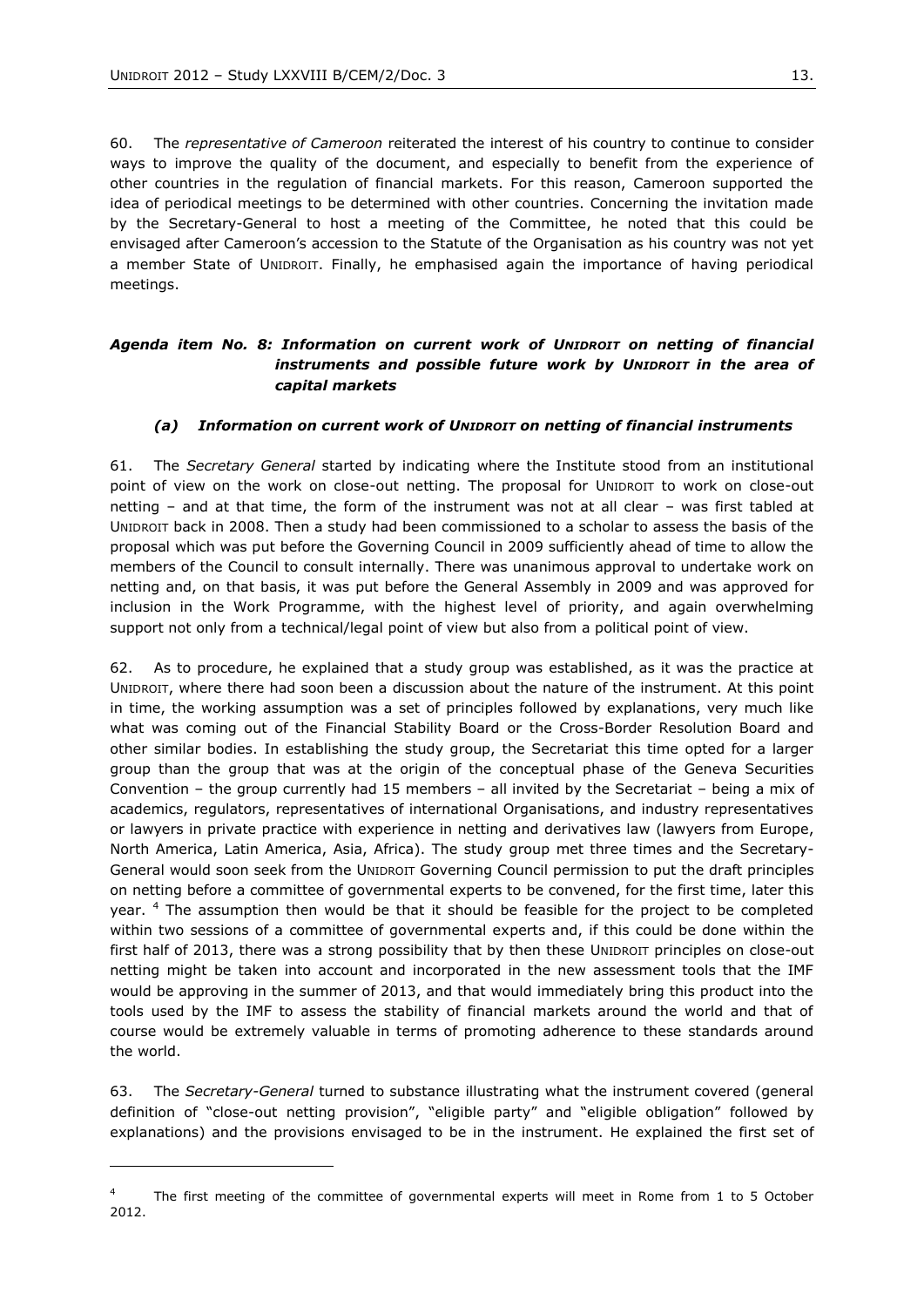three principles relating to formal requirements for close-out netting provisions, bearing in mind that the tenure of the principles was to uphold the enforceability of close-out netting. Then he emphasised the heart of the Principles, i.e. the enforceability of close out-netting (very much inspired by the European Financial Collateral Directive), and explaining that the opening, commencement of insolvency proceedings should not affect the enforceability of close-out netting, and that close-out netting should be enforceable according to its own terms, on the basis of the principle of party autonomy. Even more importantly, a close-out netting should remain enforceable even if one or more of the obligations covered are or remain unenforceable or ineligible (known in many so-called netting-friendly statutes and also under the ISDA Model Act). After having developed the principle protecting netting from insolvency, the Secretary-General presented the last principle which would open up a window for that protection of netting to be temporarily set aside by entities exercising resolution powers, but mainly, or rather essentially, as regards a temporary stay of the netting.

64. To conclude, the Secretary-General indicated that the study group was still considering conflict of laws which was of an extraordinary complexity in this field, in particular within the European Union. The Principles, together with the additional one on conflict of laws to be finalised, would be submitted to the committee of governmental experts.

65. The *representative of France* thanked the Secretary-General for his extensive presentation of the netting project in which France was actively participating and was eager to attend the very detailed discussions at the committee of governmental experts. He stressed that this project had obviously to be put in context, and in particular in the new regulatory context derived from the G20 of the regulation of derivatives markets. As to procedure, he emphasised the importance of the articulation between the work planned at UNIDROIT and the work underway within the FSB indicating there was a real important issue of articulation on a number of issues that came directly from requests made by Heads of States. He also noted that there would be a detailed discussion in particular on the scope of the Principles as all legislations did not have the same types of devices, in particular the application of close-out netting. Another fundamental question was the articulation with resolution regimes under preparation or already adopted in some States and envisaged at European level. He concluded by agreeing that the conflict of laws issue was extremely complex in the European Union in particular.

66. The *representative of the American Association of Private International Law (ASADIP)* complimented the Secretary-General and also the study group on their excellent work. She expressed support for the principles and rules which on the one hand, were very clear and precise, and on the other hand, were flexible and very realistic at the same time. She stressed that they take into account the limits of private law in this important area, and also give answers to the main points of the question of enforceability of netting agreements. She indicated that ASADIP was in favour of the inclusion of provisions on conflicts of law, and also further studies in this important field.

67. The *Secretary-General* thanked the two speakers for the support they expressed for the project and reassured the representative of France that good coordination with the Financial Stability Board work was essential. That is also why, for example, the study group waited for the recommendation of the FSB on the issue of the carve-out for financial resolution powers to develop its own set of rules. The Secretary-General also took this opportunity to appeal to all the member States' representatives participating in the meeting to ensure that every effort is made to ensure that Governments would be sending people who can ensure the highest possible co-ordination with what their own Governments are doing in this field.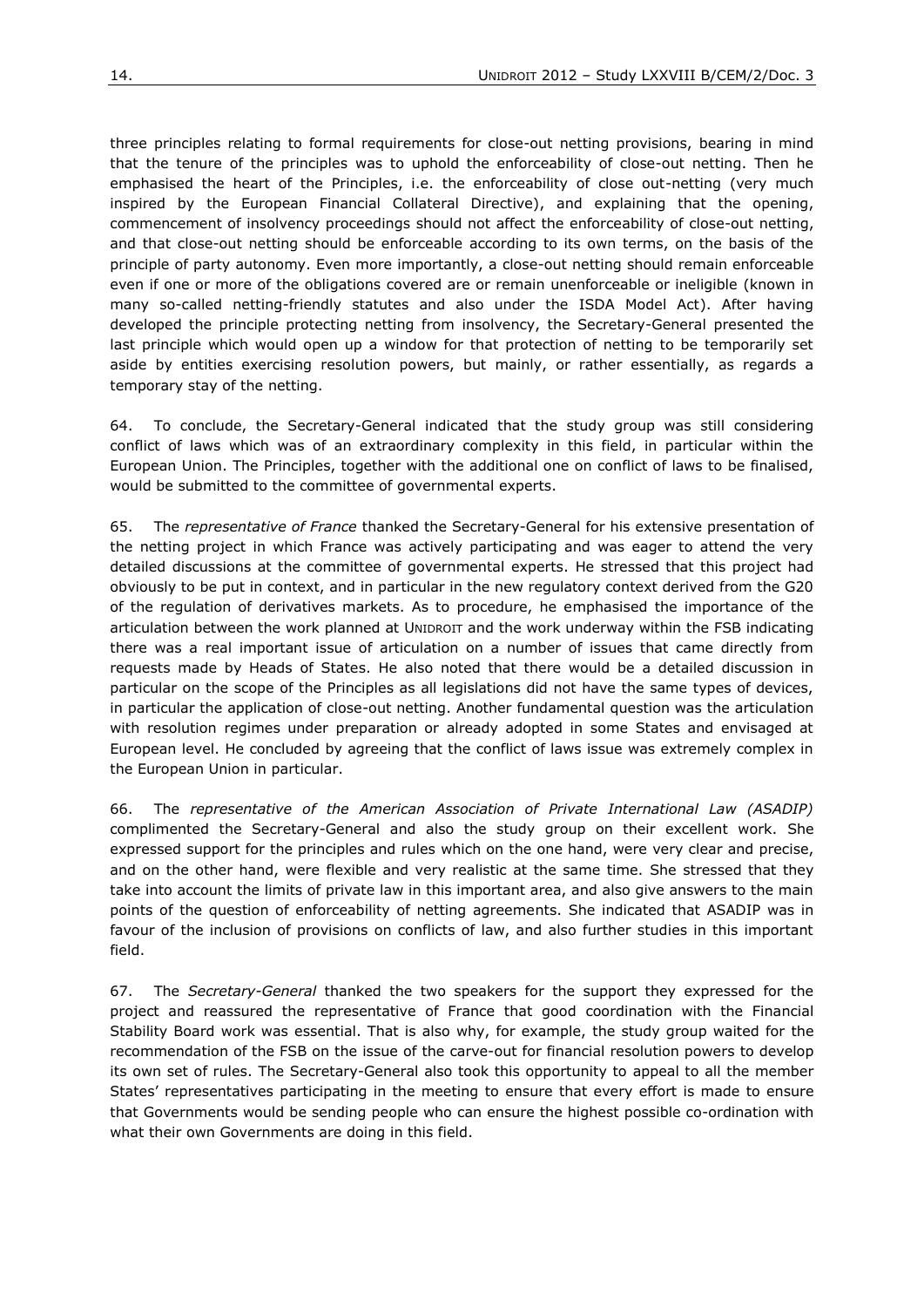#### *(b) Possible future work by UNIDROIT in the area of capital markets*

68. The *Secretary-General* gave the floor to Professors Thévenoz and Kanda to make comments on the scope they saw for the future work on the legislative guide and on possible future work by UNIDROIT in the area of capital markets.

69. Professor Thévenoz recalled that capital markets was a very busy area, a very busy and powerful industry, but it was also an area where there was a lot of international consultation and regulation. The successful activity of UNIDROIT in this field, with the Geneva Securities Convention, and then with the new endeavour about close-out netting agreements, showed that there was something to be done, also from a private law perspective also because regulators in particular tend to forgo the private law issues. UNIDROIT should then maintain and intensify its cooperation with institutions like IOSCO, the FSB, national regulators, market regulators, banking regulators, central banks, as they all had a very strong interest in the functioning of capital markets.

70. On this basis, and after the indication given by the Secretary-General that UNIDROIT would produce an instrument on netting which would not be a binding instrument but which would be recognised as a standard, and that might be integrated in the technical assistance programs of other international bodies, such as the IMF, he suggested to offer the same thought to the Geneva Securities Convention and proposed that UNIDROIT consider promoting not only one, but two instruments as standards for assessment. In fact, the Convention was of great interest to capital markets, to the regulators of capital markets, and to Governments, because it contributes to financial stability, to the smooth functioning of the market, and to a sound a reliable operation of capital markets, and it would be a pity to omit this completed instrument from the co-operation that UNIDROIT currently had with the FSB and IMF, the World Bank, etc. Professor Thévenoz also recalled that emerging markets clearly said during this meeting that they were very much interested in the Convention and the principles that were enshrined in the Convention and called for technical expertise. He therefore suggested that UNIDROIT should somehow maintain, coordinate, favour, a network of experts willing and capable to assist emerging markets and other jurisdictions to implement the principles in the Geneva Securities Convention, possibly leading to ratification of the Convention as it was very much in the interests of UNIDROIT that the Convention remained not only principles, but would actually enter into force. To do this, the support of the IMF, the World Bank or the EDB would be very necessary because they had significant programmes of technical assistance and funds which UNIDROIT did not have.

71. Concerning future work of UNIDROIT in respect of capital markets, Professor Thévenoz mentioned the possibility of future work by UNIDROIT in the area of trusts. He believed that trusts used for commercial or financial transactions were an area in need of further study and harmonisation. He recalled that there was a successful 1985 Hague Convention on conflict of laws, but in many jurisdictions where trusts were not native to the legal culture, there was some legal device missing that would achieve the ring-fencing needs of certain commercial and all financial transactions. Capital markets did rely on trusts to secure a number of transactions, and there was no-one in the world – be it IMF, World Bank – which was now considering this. He emphasised that there were needs, that there had been several attempts to attend to those needs (one private initiative by his university for a EU Directive and a heavy chapter on trust in the Draft Common Framework of Reference) but that narrowing this concept down to commercial transactions and financial transactions, he felt that there was an interesting area for future work by UNIDROIT.

72. *Professor Kanda* first, on the issue of promotion of the Geneva Securities Convention, agreed with Professor Thévenoz's proposal as to tying the promotion of the Convention to some other Organisations (assessment programs for example). On substance, he stressed that the Committee should continue to meet, and agreed with the idea of a meeting once a year or every other year, to be updated as to the development of these markets characterised by speed and contingency.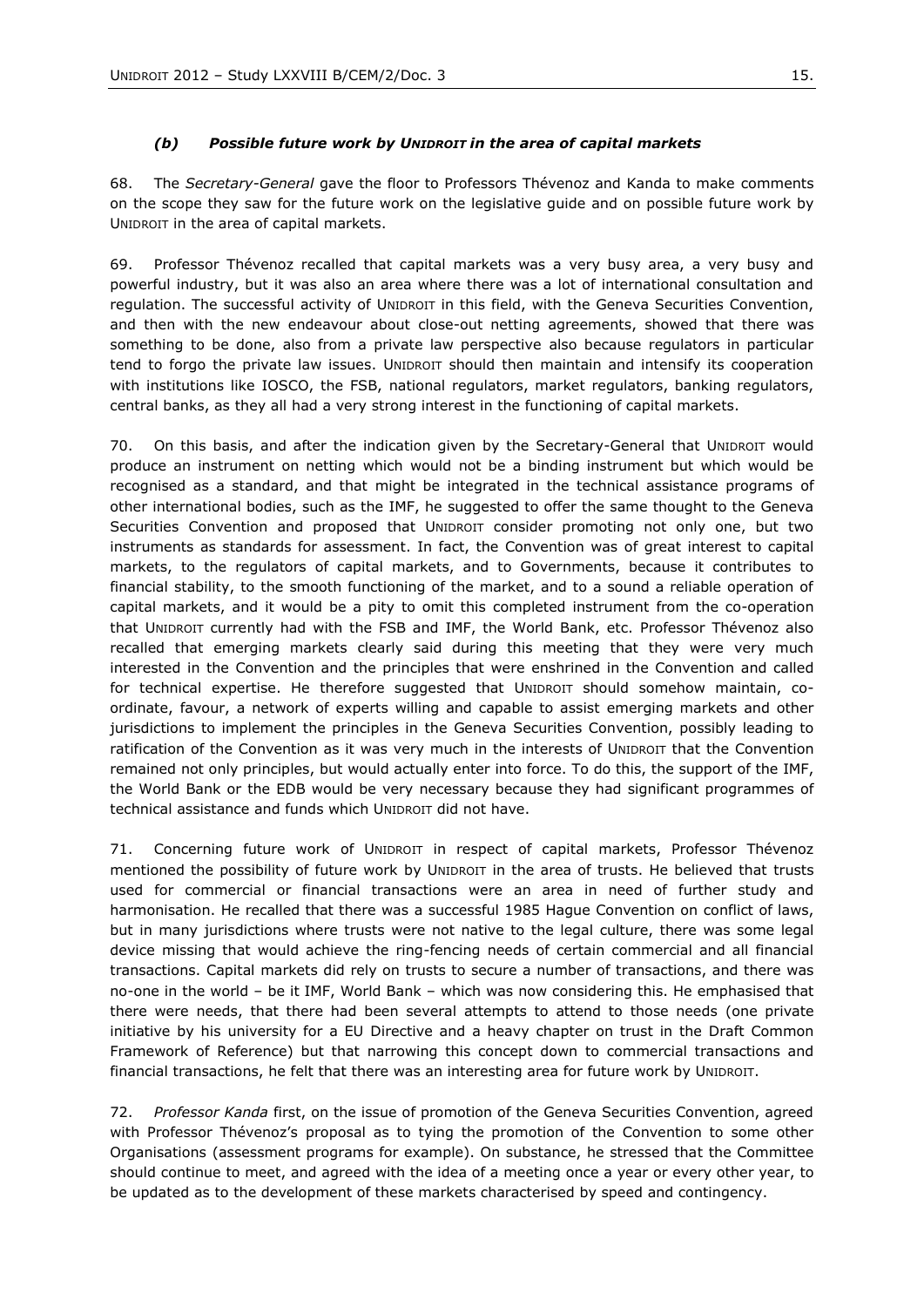73. As to possible future work, Professor Kanda also agreed with Professor Thévenoz' proposal to perhaps think about the commercial trust, a very important area for financial and commercial transactions, but it was the area where one had seen much less harmonisation in the past. For the purpose of discussion, Professor Kanda indicated two further areas for UNIDROIT to study. One was some areas of corporate law, already related in the past and current work of UNIDROIT, e.g., in the Geneva Securities Convention. He mentioned in particular voting arrangements which were very important in today's markets, indicating that there were many legal issues and questions that remained uncertain and certainly these legal rules were not being harmonised. UNIDROIT might therefore be interested in one of these limited areas of corporate law – in connection with the existing instruments. The second area he mentioned was securitisation as, as already recalled, UNIDROIT had experience in matters of commercial contracts as well as in the finance areas. There were many legal issues outstanding in respect of securitisation, and if the matter had been discussed in the context of the financial crisis, harmonisation had not been attempted in this area and he felt that there were a couple of specific issues on which harmonisation might be called for.

74. The *Chairperson* thanked the two speakers for their very interesting and helpful suggestions for the future work UNIDROIT and the Committee which would be discussed after the meeting. She welcomed a very positive reply for those suggestions.

# *Agenda item No. 9: Other business*

77. No other questions having been raised, *the co-Chairpersons* closed the meeting.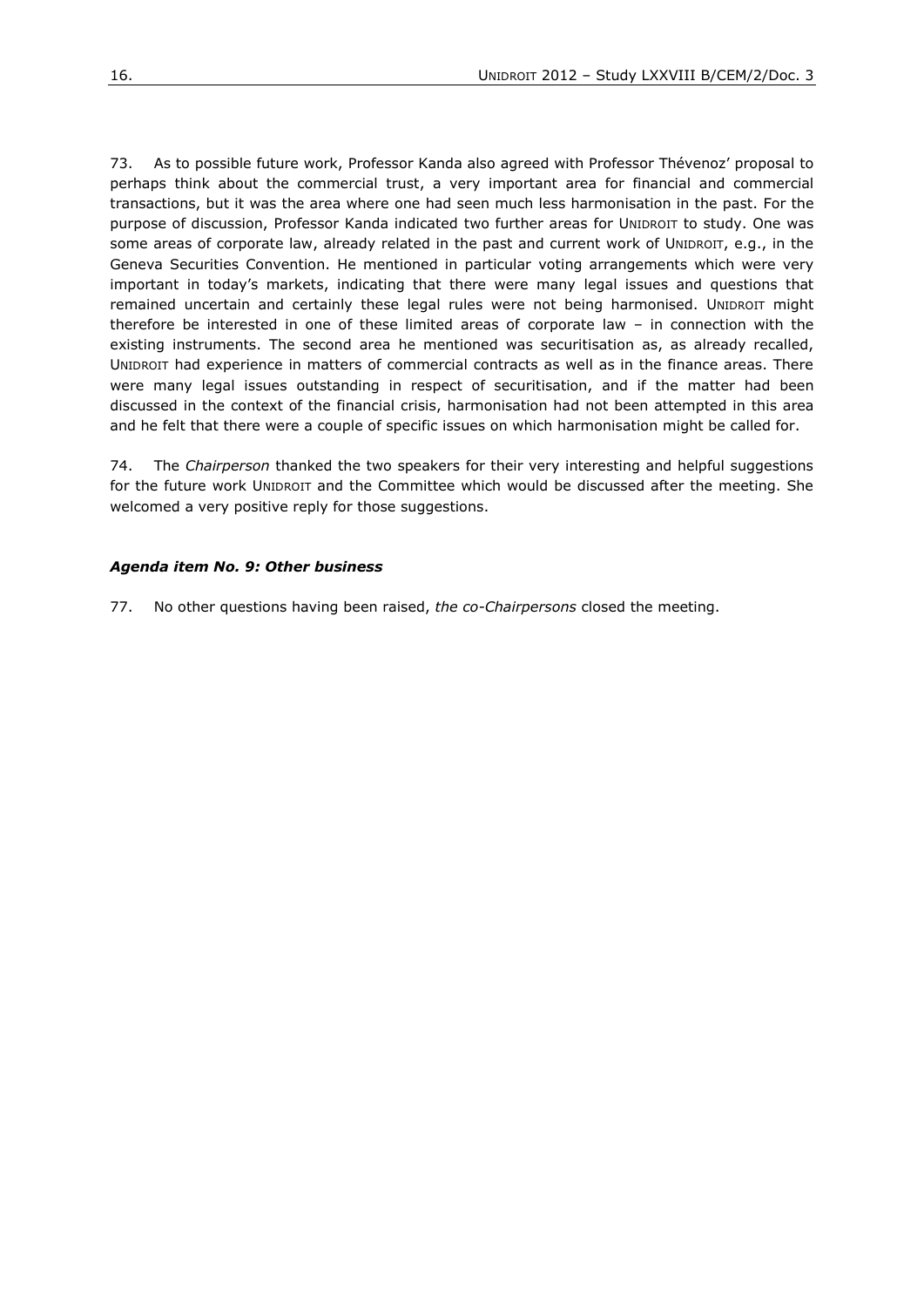#### **APPENDIX I**

#### **LIST OF PARTICIPANTS IN THE COMMITTEE MEETING/** *LISTE DES PARTICIPANTS A LA REUNION DU COMITE*

**LIST ESTABLISHED BY UNIDROIT ON THE BASIS OF OFFICIAL ANNOUNCEMENTS /** *LISTE ÉTABLIE PAR UNIDROIT SUR LA BASE D'INFORMATIONS OFFICIELLES*

#### **STATES /** *ETATS \**

**BRAZIL /** *BRESIL \**

 Co-Chair of the Committee on emerging markets issues, follow-up and implementation / *Co-Président du Comité sur les marchés émergents et les questions de suivi et de mise en œuvre*

**AUSTRALIA /** *AUSTRALIE* The Honourable Justice Nye PERRAM Federal Court Judge Federal Cours of Australia Law Courts Building Sydney

> Mr Alexandre PINHEIRO DOS SANTOS Attorney General Brazilian Securities and Exchange Commission (CVM) Rio de Janeiro

Mr Luis Antonio BALDUINO CARNEIRO Diretor do Departamento de Assuntos Financeiros e Serviços

Ms Julya Sotto MAYOR WELLISCH Federal Attorney Brazilian Securities and Exchange Commission Rio de Janeiro

Mr Henrique LEITE CAVALCANTI Advogado especializado em direito bancário e mercado de capitais Brasilia

Mr Luís Carlos CAZETTA Advogado especializado em direito bancário e mercado de capitais Brasilia

States indicated by an asterisk are members of the Committee on emerging markets issues, follow-up and implementation */ Les Etats indiqués par une astérisque sont membres du Comité sur les marchés émergents et les questions de suivi et de mise en œuvre.*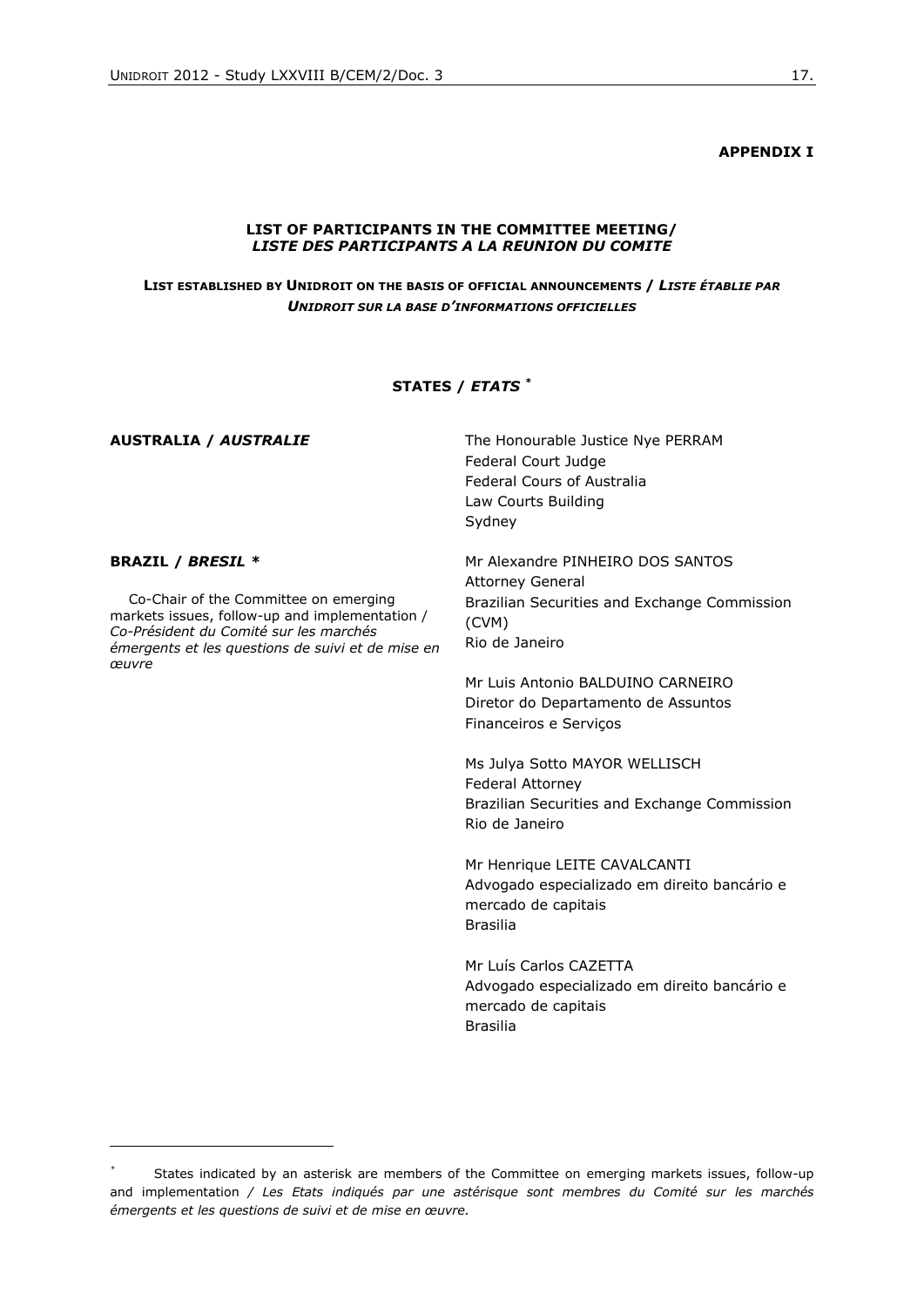#### **CAMEROON / CAMEROUN \*** Mr Richard AMBASSA NTEDE

### **CHINA (PEOPLE'S REPUBLIC OF) /** *CHINE (REPUBLIQUE POPULAIRE DE) \**

 Co-Chair of the Committee on emerging markets issues, follow-up and implementation / *Co-Président du Comité sur les marchés émergents et les questions de suivi et de mise en œuvre*

Director Division of Judicial Affairs Treaties Ministry of External Relations Yaoundé

Mr Sidi MOUGNAL Chief Unit of Agreements and Conventions Division of Judicial Affairs Ministry of Finance Yaoundé

M. Samuel TELA Chef de Cellule de la législation Ministère des Finances Yaoundé

**CHILE / CHILI** Miss Marissa REICHBERG STEINBERG Lawyer - Fiscalía de Valores Superintendencia de Valores y Seguros Santiago

> Mr BO Chen **Official** Department of Treaty and Law Ministry of Commerce MOFCOM Beijing

Ms NIU Wenjie Director Legal Affairs Department China Securities Depository and Clearing Corporation Ltd (SD&C) **Beijing** 

**FRANCE \*** Mr Jean-Jacques BARBERIS Deputy Head of Financial Markets French Treasury Paris

> M. Philippe LANGLET Directeur juridique du pôle Gestions d'Actifs et Services aux Investisseurs Société Générale Paris Cedex

**INDIA /** *INDE* \* Mr Chandra. S. MOHAPATRA Advisor - Capital Markets Division Department of Economic Affairs Ministry of Finance New Delhi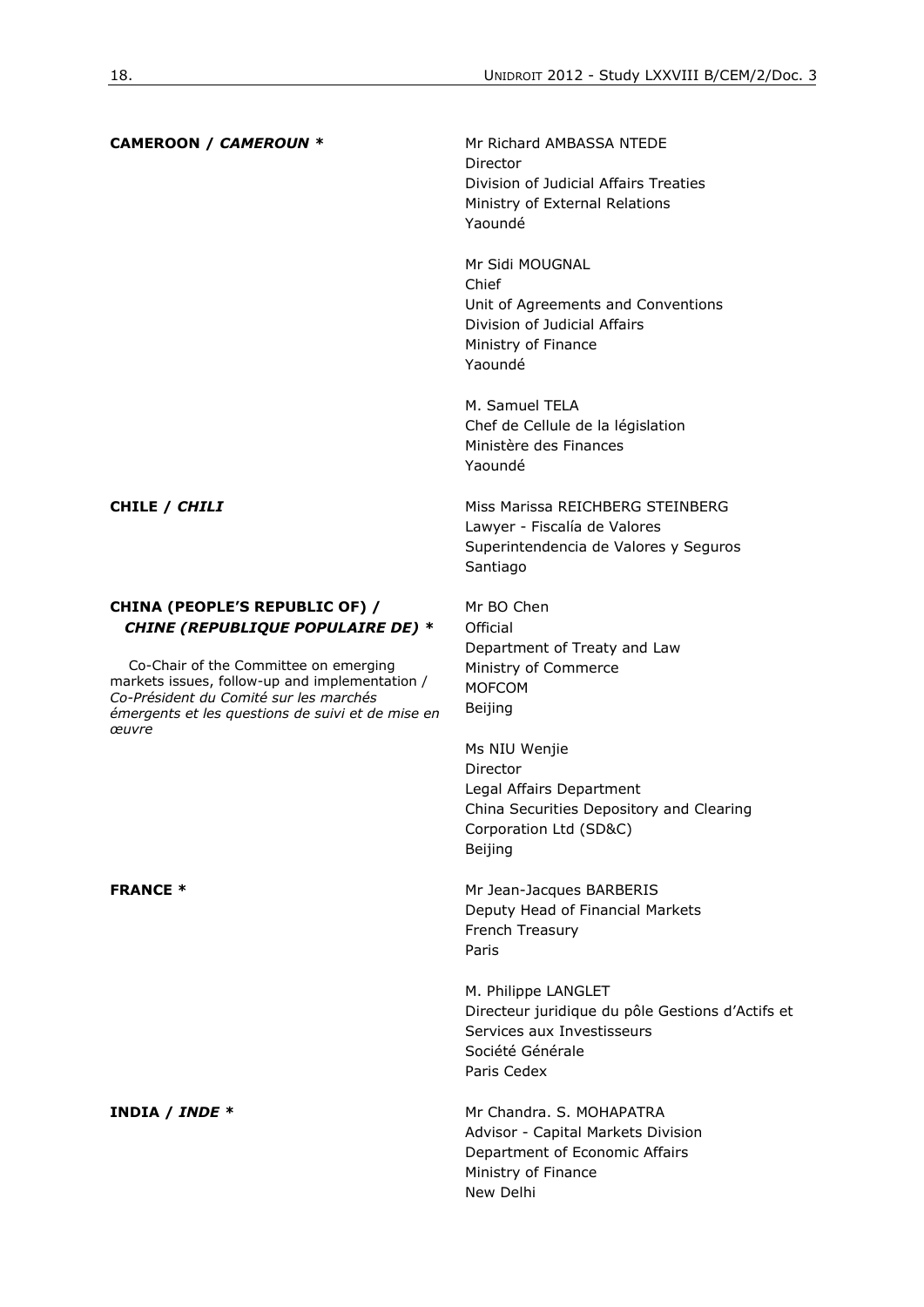|                       | Mr Umasankar YEDLA<br>Legal Officer (Gr-II)<br>Ministry of External Affairs<br>Legal and Treaties Division<br>New Delhi                                                           |
|-----------------------|-----------------------------------------------------------------------------------------------------------------------------------------------------------------------------------|
| <b>ITALY / ITALIE</b> | Mr Federico de TOMASI<br>Senior Legal Counsel<br>Bank of Italy<br>Rome                                                                                                            |
| JAPAN / JAPON *       | Mr Hideki KANDA<br>Professor of Law<br>University of Tokyo<br>Tokyo                                                                                                               |
| MALTA / MALTE         | Dr Robert VELLA-BALDACCHINO<br>Deputy General Manager<br>(CSD & Custody, Market Operations &<br>Compliance)<br>Member Executive Committee<br>Malta Stock Exchange plc<br>Valletta |
| <b>NIGERIA *</b>      | Mr Reginald Chukwudi KARAWUSA<br><b>Assistant Director</b><br>Head, Enforcement & Compliance Department<br>Securities & Exchange Commission<br>Abuja                              |
|                       | Mr Luqman Olu Segun SANNI<br>Head, Investor Services<br>Stanbic IBTC Bank Plc<br>Lagos                                                                                            |
| PAKISTAN              | Mr Muhammad ALI (TBC)<br>Chairman<br>Securities and Exchange Commission                                                                                                           |
|                       | Mr Sultan Mazhar SHER KHAN<br>General Counsel<br>Securities and Exchange Commission of Pakistan<br>Islamabad                                                                      |
| POLAND / POLOGNE      | Mr Piotr PIŁAT<br>Director of Financial Market Development<br>Department, Ministry of Finance<br>Warsaw                                                                           |
|                       | Mr Michał STĘPNIEWSKI<br>Member of the Management Board of the<br>National Depository for Securities<br>Warsaw                                                                    |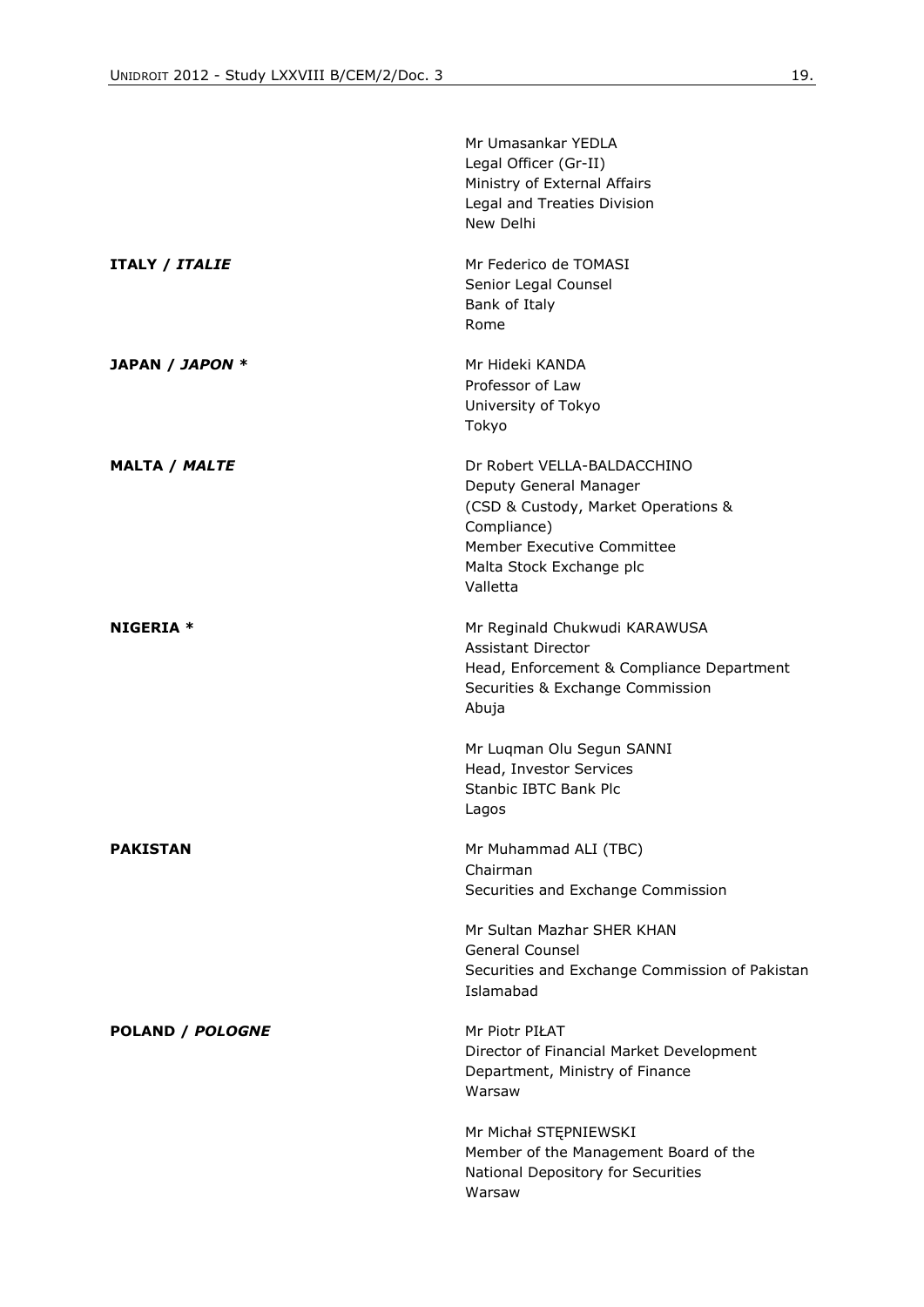| <b>REPUBLIC OF KOREA /</b><br><b>REPUBLIQUE DE COREE *</b>          | Mr PARK Churl Young<br>Director<br>Risk Management Department<br>Korean Securities Depository                                                            |
|---------------------------------------------------------------------|----------------------------------------------------------------------------------------------------------------------------------------------------------|
|                                                                     | Ms SONG Hyun Hye<br>Manager<br>Compliance Team/Risk Management Department<br>Korea Securities Depository                                                 |
| SAUDI ARABIA / ARABIE SAOUDITE                                      | Mr Bassam bin Mohammed AL SALEH<br>Legal Officer<br>Capital Market Authority<br>Riyajh                                                                   |
| SOUTH AFRICA / AFRIQUE DU SUD *                                     | Ms Rebecca TEE<br>Chief Director - Legal Services<br><b>National Treasury</b><br>Gauteng                                                                 |
|                                                                     | Mrs Maria Rosina VERMAAS<br>Head - Legal Services<br>Strate, Central Securities Depository<br>Sandton                                                    |
| <b>SWITZERLAND / SUISSE</b>                                         | M. Luc THÉVENOZ<br>Professeur<br>Université de Genève<br>Centre de droit bancaire et financier<br>Genève                                                 |
| <b>UNITED STATES OF AMERICA /</b><br><b>ETATS-UNIS D'AMERIQUE *</b> | Mr Timothy SCHNABEL<br>Attorney-Adviser<br>Office of Private International Law<br>Office of the Legal Adviser<br>Department of State<br>Washington, D.C. |
|                                                                     | Prof. Charles W. MOONEY, Jr.<br>Private Sector Adviser<br>Professor of Law<br>University of Pennsylvania Law School<br>Philadelphia, PA                  |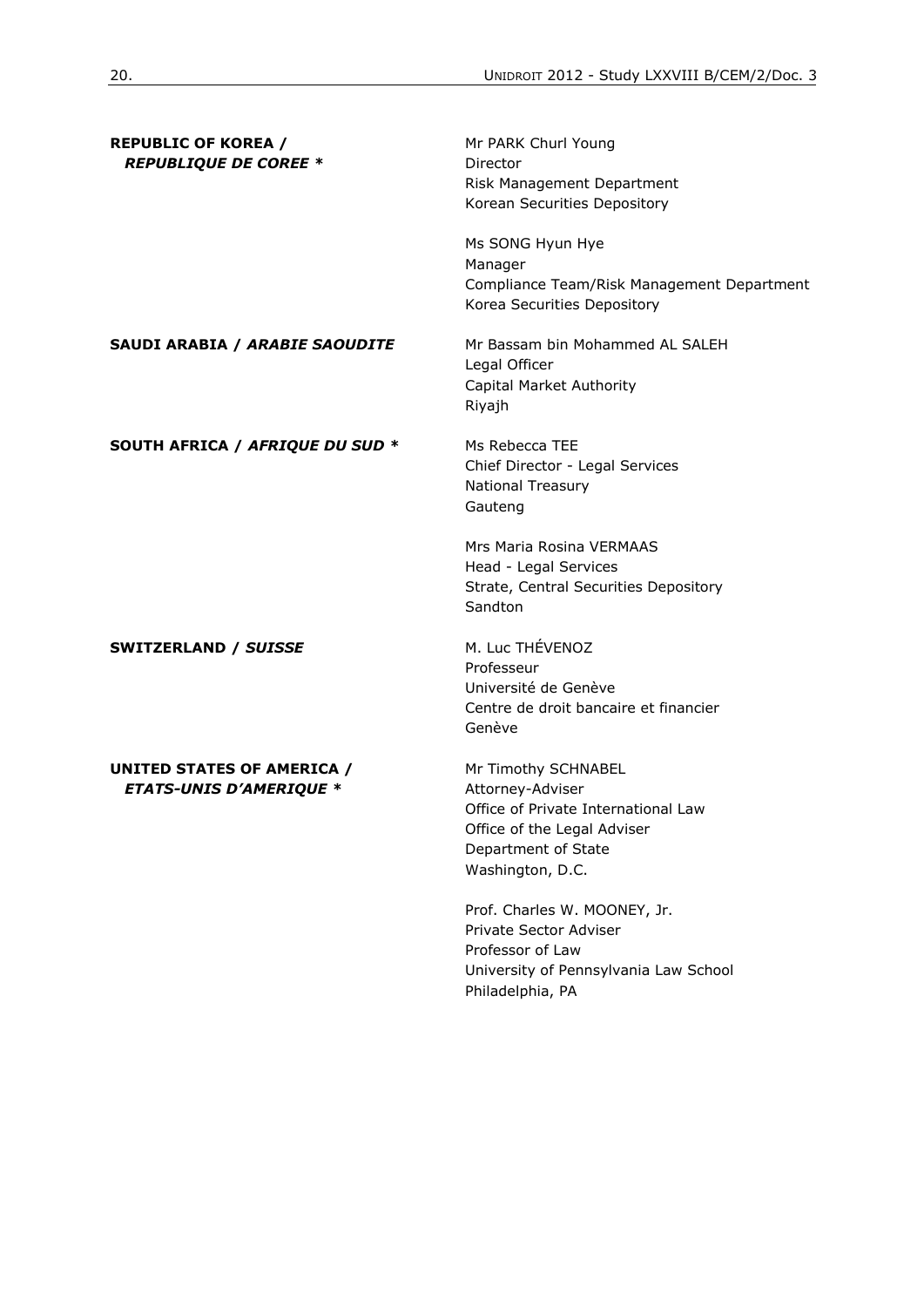#### **REGIONAL ECONOMIC INTEGRATION ORGANISATION** *ORGANISATION REGIONALE D'INTEGRATION ECONOMIQUE \*\**

#### **EUROPEAN UNION /**   *UNION EUROPEENNE*

Ms Olga TYTOŃ Legal officer European Commission Directorate General Internal Market and Services Unit G.2 Financial Markets Infrastructure Brussels Belgium

#### **INTERGOVERNMENTAL ORGANISATIONS** *ORGANISATIONS INTERGOUVERNEMENTALES*

**INTERNATIONAL MONETARY FUND (IMF) /** *FONDS MONETAIRE INTERNATIONAL (FMI)*

Mr Wouter BOSSU Senior Counsel - Legal Department Washington, DC United States of America

**\* \* \***

#### **NON-GOVERNMENTAL ORGANISATIONS**

ORGANISATIONS NON GOUVERNEMENTALES<sup>\*</sup>

**ASIA-PACIFIC CSD GROUP (ACG)** Ms NIU Wenjie

**ASADIP** Ms Nadia DE ARAUJO Professor Rio de Janeiro Brazil

> Director Legal Affairs Department China Securities Depository and Clearing Corporation Ltd (SD&C) Beijing People's Republic of China

Mr Yoshinori TAKATA Manager Corporate Planning Department Japan Securities Depository Center, Inc. Tokyo Japan

Regional economic integration organisations and International Organisations indicated by a double asterisk are members of the Committee on emerging markets issues, follow-up and implementation; those indicated by a triple *asterisk are Observers to the Committee / Les Organisations régionales d'intégration économique et les Organisations internationales indiquées par une double astérisque sont membres du Comité sur les marchés émergents et les questions de suivi et de mise en œuvre; celles* indiquées par une triple astérisque sont Observateurs auprès du Comité.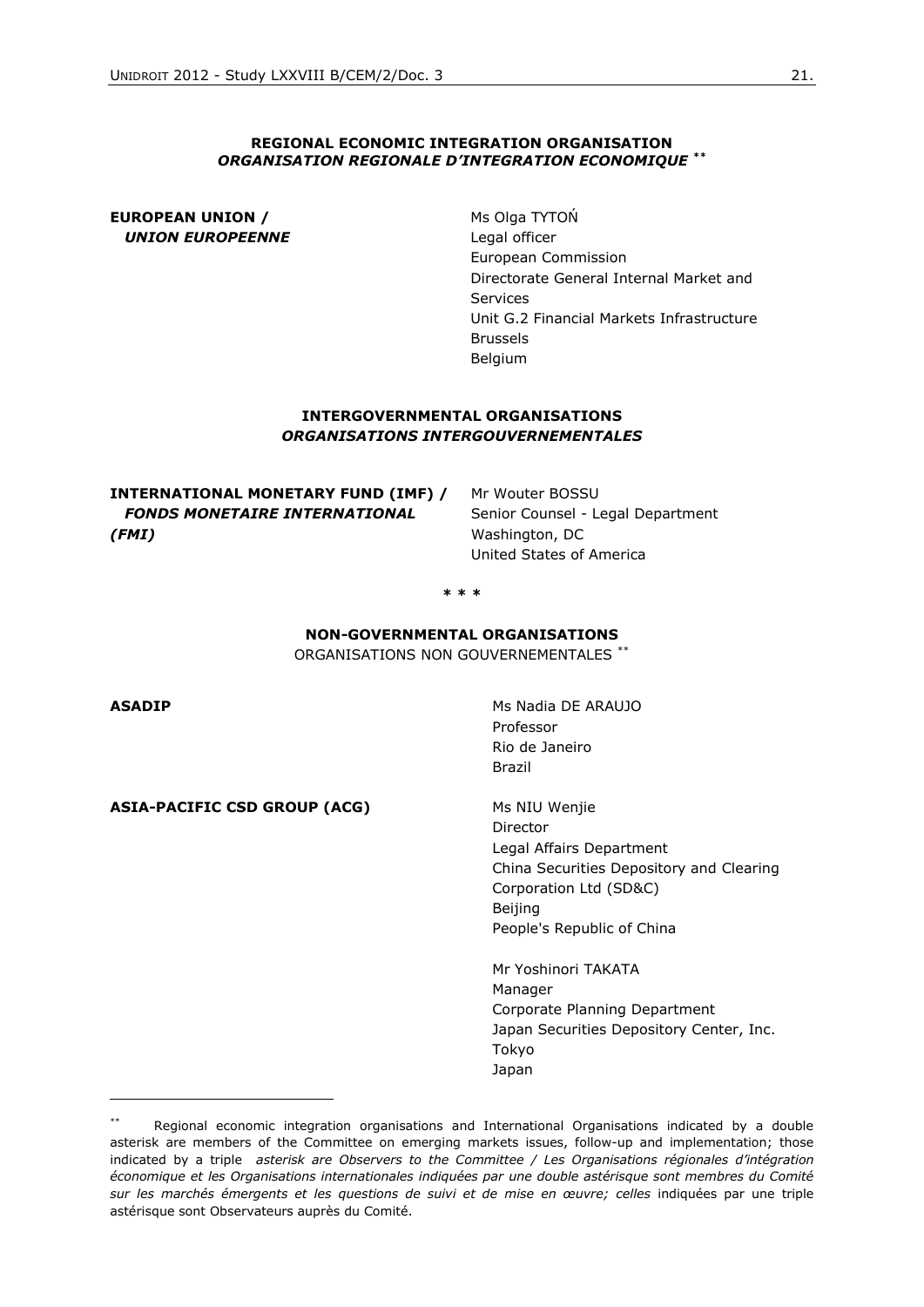# **TRADE ASSOCIATION FOR THE EMERGING MARKETS (EMTA)**

Ms Sandra M. ROCKS Representative Cleary Gottlieb Steen & Hamilton LLP New York, NY

# **UNIDROIT SECRETARIAT /** *SECRÉTARIAT D'UNIDROIT*

Mr Jose Angelo ESTRELLA-FARIA Secretary General / Secrétaire Général Ms Marina SCHNEIDER Senior Officer / *Fonctionnaire principal*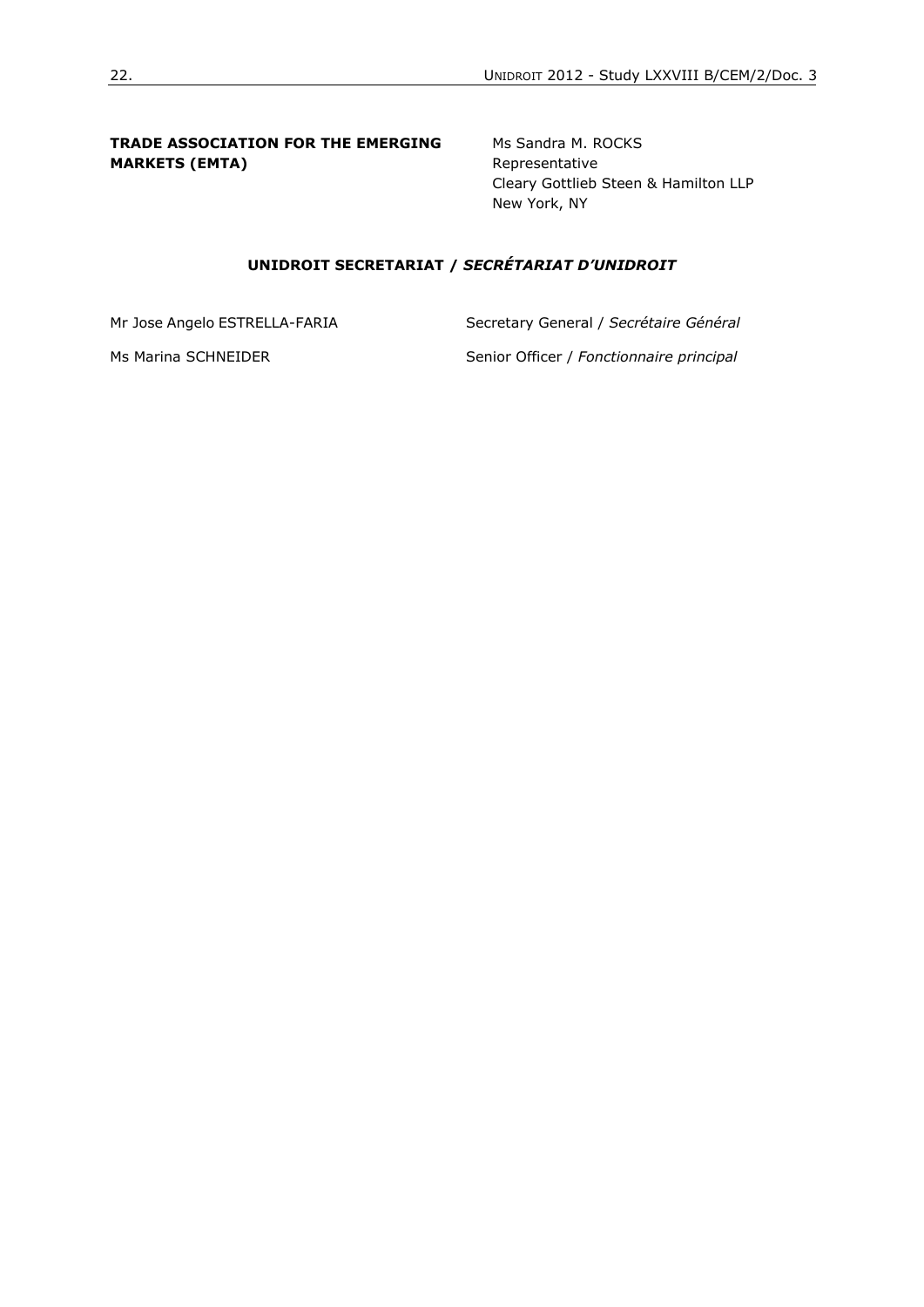#### LIST OR PERSONS REGISTERED WITH THE COMISSAO DE VALORES MOBILIARIOS (CVM)TO ATTEND THE COLLOQUIUM ON FINANCIAL **MARKETS LAW / LISTE DES PERSONNES INSCRITES AUPRES DE LA COMISSÃO DE VALORES MOBILIÁRIOS (CVM) POUR PARTICIPER AU COLLOQUE SUR LE DROIT DES MARCHES FINANCIERS (27 MARS 2012)**

| País / Organização & Nome               | Cargo                                                    | Instituição                           |
|-----------------------------------------|----------------------------------------------------------|---------------------------------------|
| Africa do Sul                           |                                                          |                                       |
| Rebecca Tee                             |                                                          |                                       |
| Maria Rosina Vermaas                    | Chefe do Departamento Jurídico                           | Strate Ltd                            |
| Arabia Saudita                          |                                                          |                                       |
| Bassam Bin Mohammed Al Saleh            |                                                          |                                       |
| <b>Austrália</b>                        |                                                          |                                       |
| Nye Perram                              |                                                          |                                       |
| <b>Brasil</b>                           |                                                          |                                       |
| Adriana Cristina Dullius                | Procuradora Federal                                      | Cvm                                   |
| Adriana Lazaroni                        | Advogada                                                 | Medina Osório Advogados               |
| Adriano Cardoso Henrique                | Procurador Federal                                       | Procuradoria Federal Junto A Previc   |
| Alexandre Chede Travassos               | Advogado                                                 | Carvalhosa E Eizirik Advogados        |
| Alexandre Couto Silva                   | Sócio                                                    | <b>Bm&amp;A Advogados</b>             |
| Alexandre Pinheiro Dos Santos           |                                                          |                                       |
| Alvaro Barbosa                          |                                                          | TozziniFreire Advogados               |
| Ana Gabriela de Gouvêa Dantas M. Kurtz  | Advogada                                                 | Mattos, Muriel, Kestener Advogados    |
| Ana Luísa Gomes                         | Analista De Enquadramento                                | <b>Bny Mellon</b>                     |
| Ana Paula Reis                          | Sócia                                                    | Scarponi Advogados                    |
| Ana Paula Zanetti De Barros Moreira     | Superintendente - Jurídico                               | Bram - Bradesco Asset Management Dtvm |
| André Quadra                            | Gerente Jurídico                                         | <b>BANCO BRADESCO BBI S.A.</b>        |
| Antonio Carlos Berwanger                | Gerente De Aperfeiçoamento De Normas                     | Cvm                                   |
| Antonio Fonseca                         | Subprocurador Geral da República e Coordenador da 3ª CCR |                                       |
| Antonio Lopes Emygdio                   | Analista                                                 | Cvm                                   |
| Augusto Carneiro de Oliveira Filho      | Advogado                                                 | Siqueira Castro Advogados             |
| Caio Oliveira                           | Analista De Mercado De Capitais                          | Cvm                                   |
| Carla Frazão Soares Piazza Gaglianone   | Analista                                                 | Cvm                                   |
| Carla Madeira                           | Advogada                                                 | Chediak Advogados                     |
| Carlos Arnaldo                          | Diretor Superintendente                                  | Planner                               |
| Célia Maria Silva de Moraes Bittencourt | Chefe                                                    | SOI/COE - CVM                         |
| Celso Arruda França                     | Primeiro Secretário                                      | Ministério das Relações Exteriores    |
| Claudia Hasler                          | Assistente                                               | Cvm                                   |
| Cláudio Gheventer                       | Procurador da República PR/RJ                            |                                       |
| Cristiano De Oliveira Lopes Cozer       | Procurador Geral Adjunto                                 | <b>Banco Central Do Brasil</b>        |
| Daniel De Miranda Faco                  | Sócio                                                    | Machado Meyer                         |
| Daniel Penteado                         | Agente Executivo - Ger-2                                 | Cvm                                   |
| Daniela Sanchez Andrei                  | Gerente executiva juridica                               | Banco Votorantim S.A.                 |
| Daniella Maria Neves Reali Fragoso      | Sócia                                                    | <b>Bm&amp;A Advogados</b>             |
| Danielle Oliveira Barbosa               | Procuradora Federal                                      | Cvm                                   |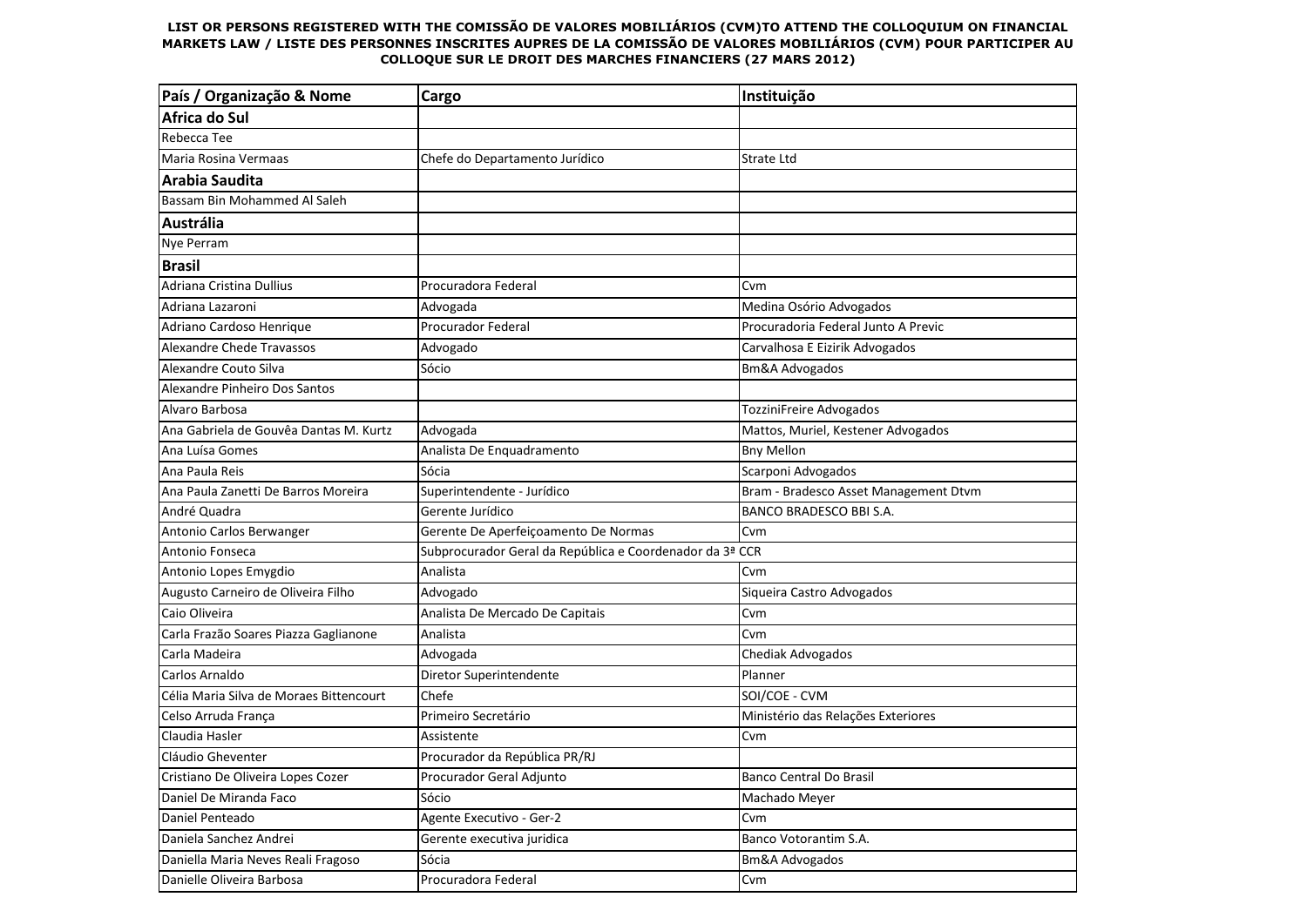| David Menegon                       | Analista De Mercado De Capitais                | Cvm                                                    |
|-------------------------------------|------------------------------------------------|--------------------------------------------------------|
| Eduardo Lobo Fonseca                | Diretor                                        | Souza Barros                                           |
| Eduardo Rodrigues Junior            | Advogado                                       | Siqueira Castro Advogados                              |
| <b>Eliane Nery</b>                  | Advogada                                       | Demarest e Almeida                                     |
| Elizabeth Benamor                   | Conselho Fiscal                                | Ibri                                                   |
| Fabiano de Melo Ferreira            | Associado Pleno na área de Mercado de Capitais | Albino Advogados Associados                            |
| Fábio Medina Osorio                 | Advogado                                       | Medina Osório Advogados                                |
| Fabíola Cavalcanti                  |                                                | BM&A - Barbosa, Mussnich & Aragão                      |
| Felipe Demori Claudino              | Sócio                                          | Leblon Equities Gestão De Recursos Ltda.               |
| Fernando Almeida Prado              |                                                | Pinheiro Neto Advogados                                |
| Flávio Salem Maldonado              | Advogado                                       | Leite, Tosto e Barros Advogados                        |
| Gilberto Oliveira                   | Diretor Jurídico                               | Itau Bba                                               |
| <b>Gisele Menezes</b>               | Sócia                                          | Menezes Emídio Sociedade de Advogados                  |
| Guilherme Erichsen                  | Analista Júnior                                | <b>Bny Mellon</b>                                      |
| <b>Guilherme Lopes</b>              | Analista Da Cvm                                | Cvm                                                    |
| Helena Coelho Romero                | Advogada                                       | Siqueira Castro Advogados                              |
| Henrique Leite Cavalcanti           | Advogado                                       | Sturzenegger Advogados                                 |
| Hermes Fernandez Lucas De Souza     | Analista                                       | Norte Investimentos Administradora De Recursos         |
| Ilene Patricia De Noronha Najjarian | Procuradora Federal                            | Cvm                                                    |
| Isabel Cantidiano                   | Advogada                                       | Motta, Fernandes Rocha - Advogados                     |
| Isabel Zaganelli                    | Advogada                                       | Motta, Fernandes Rocha - Advogados                     |
| Isabella Gonçalves                  | Assistente Jurídica                            | Prece - Previdência Complementar                       |
| João Almeida                        | Advogado                                       | Demarest e Almeida                                     |
| João Laudo de Camargo               | Sócio                                          | Bocater, Camargo, Costa e Silva - Advogados Associados |
| Jorge Rojas                         | Advogado                                       | Aasp                                                   |
| José Alexandre Cavalcanti Vasco     | Superintendente                                | SOI - CVM                                              |
| José Antonio Fichtner               | Advogado                                       | Andrade & Fichtner Advogados                           |
| José Carlos Torres Neves Osorio     | Advogado                                       | Osório E Maya Ferreira Advogados                       |
| José de Araujo Barbosa Junior       | Procurador Federal                             | Cvm                                                    |
| Julian Fonseca Peña Chediak         | Presidente Do Conselho De Autorregulação       | Chediak Advogados                                      |
| Juliana Azevedo                     | Advogada                                       | <b>Bny Mellon</b>                                      |
| Juliana Botini hargreaves Vieira    | Advogado                                       | Carvalhosa E Eizirik Advogados                         |
| Julya Sotto Mayor Wellisch          |                                                |                                                        |
| Koffi Djima Amouzou                 | Professor Universitário                        | Faculdades São José                                    |
| Leandro Loiola                      | Advogado Associado                             | Bocater, Camargo, Costa E Silva - Advogados Associados |
| Leonardo Araújo                     | Agente Executivo                               | Cvm                                                    |
| Livia De Almeida                    | Estagiário                                     | Scarponi Advogados                                     |
| Luciana Gomes                       | Procuradora Da Fazenda Nacional                | Procuradoria Da Fazenda Nacional                       |
| Luciana Maria Rocha Moreira         | Gerente De Projeto                             | Secretaria do Tesouro Nacional                         |
| Luciana Miranda Moreira             | Procuradora da Fazenda Nacional                |                                                        |
| Luís Carlos Cazetta                 | Advogado                                       | Sturzenegger Advogados                                 |
| Luis Claudio Coutinho Abreu         | Advogado                                       | Machado Meyer                                          |
| Luiz Augusto                        | Procurador Regional da República - 1ª região   |                                                        |
|                                     |                                                |                                                        |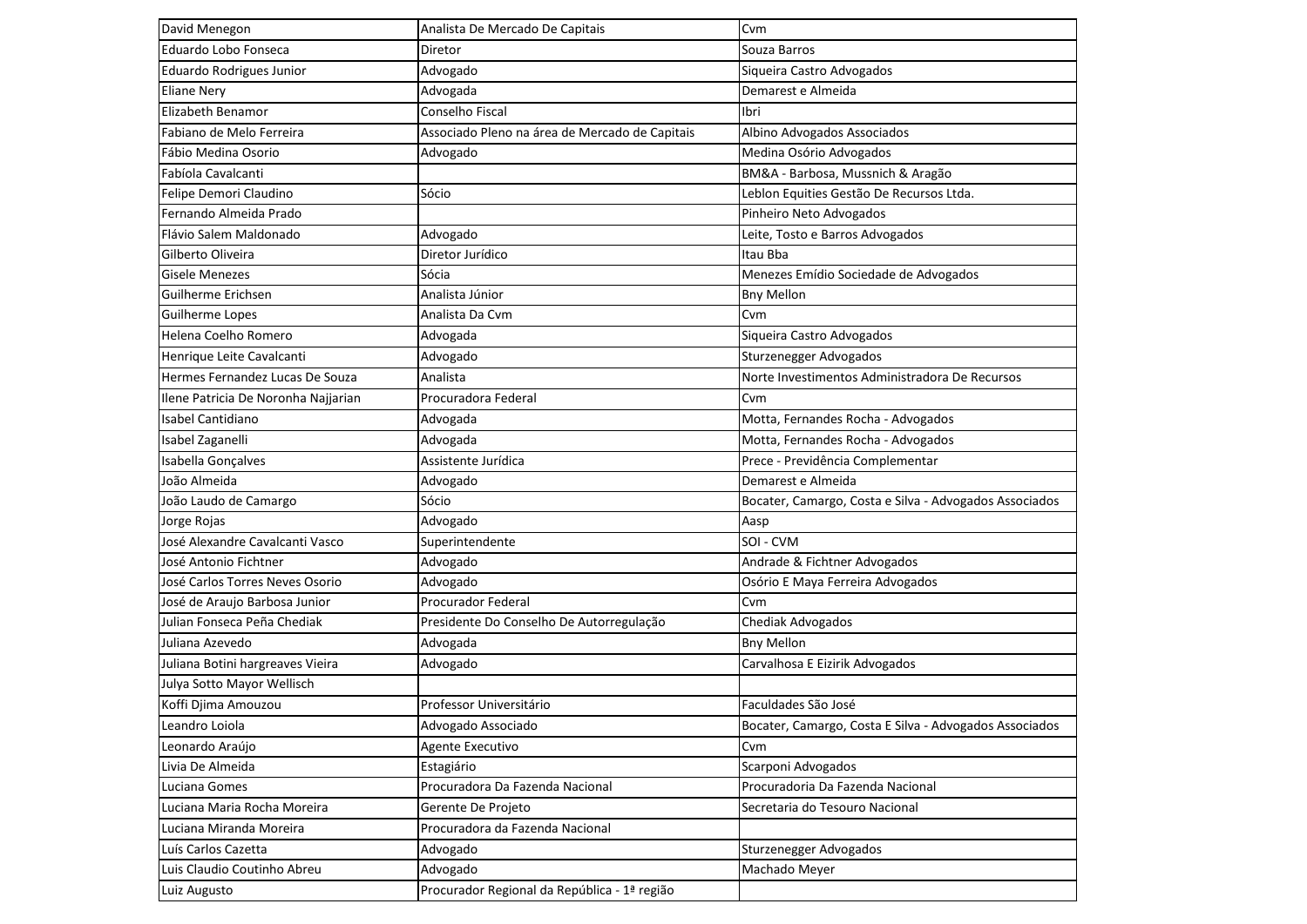| Luiz Carlos Sturzenegger                                        | Advogado                           | Sturzenegger Advogados                                            |
|-----------------------------------------------------------------|------------------------------------|-------------------------------------------------------------------|
| Luiz Felipe Calabró                                             | Gerência Jurídica                  | BM&FBovespa - Supervisão de Mercado - BSM                         |
| Marcelo Gomes Garcia Lopes                                      | Analista                           | Cvm                                                               |
| Marcelo Muriel                                                  | Advogado                           | Mattos, Muriel, Kestener Advogados                                |
| Marcelo Pereira                                                 | Procurador Federa                  | Cvm                                                               |
| Marcelo Ronchini Brito                                          | Ag. Executivo                      | SOI/COE - CVM                                                     |
| Marcelo Tourinho                                                | Advogado                           | <b>MFRA Advogados</b>                                             |
| Marcio Antonio De Carolis                                       | Superintendente De Custódia        | <b>Bny Mellon</b>                                                 |
| Marcos Davidovich                                               | <b>Procurador Federal</b>          | Cvm                                                               |
| Marcos José Rodrigues Torres                                    | Diretor de Autorregulação - BSM    | BM&FBovespa - Supervisão de Mercado - BSM                         |
| Marcus Henriques De Freitas                                     | Advogado                           | Carvalhosa E Eizirik Advogados                                    |
| Maria Cibele Santos                                             | Sócia                              | Siqueira Castro Advogados                                         |
| Maria da Graça Pedretti de Britto Vianna                        | Sócia                              | Felsberg, Pedretti e Mannrich Advogados e Consultores Legais      |
| Maria Helena Caldas Osorio                                      | Advogada                           | Osório E Maya Ferreira Advogados                                  |
| Maria Isabel Do Prado Bocater                                   | Advogada                           | Bocater, Camargo, Costa E Silva - Advogados Associados            |
| Maria Salles Coelho de Mello Franco                             | Estagiária                         | Cvm                                                               |
| Marina Alvim Messeder Pereira                                   | Analista De Enquadramento          | <b>Bny Mellon</b>                                                 |
| Mauricio Veiga da Silva                                         | Estudante de Direito               | <b>FGV Direito Rio</b>                                            |
| Milla De Aguiar Vasconcellos Ribeiro                            | Procuradora Federal                | Cvm                                                               |
| Monica Esther Martinez Ruiz                                     | Deputy Director Of Compliance      | Cnbv                                                              |
| Nathalia Reginatto                                              | Advogada                           | Machado Meyer                                                     |
| Nicole Strougo                                                  | Dir. Jurídico                      | Ágora Ctvm S/A                                                    |
| Patrícia Fesch                                                  | Gerente De Estudos Regulatórios    | Anbima                                                            |
| Paula Margarita Andrea Cares Bustamante                         | Professora                         | Universidade Estadual de Montes Claros - Departamento de Economia |
| Pedro da Cunha e Silva de Carvalho                              | Estagiário                         | Siqueira Castro Advogados                                         |
| Rafael Padilha Calabria                                         | Sócio                              | <b>Bm&amp;A Advogados</b>                                         |
| Raquel Passarelli De Souza Toledo De Campos Procuradora Federal |                                    | Cvm                                                               |
| Renata Brandão Moritz Serpa Coelho                              | Advogado                           | Carvalhosa E Eizirik Advogados                                    |
| Renata Peçanha Moraes                                           | Advogada                           | Cetip S.A. Mercados Organizados                                   |
| Renata Weingrill Lancellotti                                    | Socio                              | <b>MFRA Advogados</b>                                             |
| Renato Sterental Goldberg                                       | Analista                           | Cvm                                                               |
| Ricardo Pena                                                    | Assessor                           | Ministério Da Fazenda                                             |
| Rodrigo Almeida Simões da Silva                                 | Ag. Executivo                      | SOI/COE - CVM                                                     |
| Rodrigo Guimarães Taveira                                       | Analista De Enquadramento          | <b>Bny Mellon</b>                                                 |
| Sandra Chalu Barbosa                                            | Juíza Federal                      | Justiça Federal                                                   |
| Sergio Henrique Sbunioto                                        | Analista                           | Cvm                                                               |
| Soraia Ghassan Saleh                                            | Advogada                           | Leite, Tosto e Barros Advogados                                   |
| Taimi Haensel                                                   | Gerência Jurídica                  | BM&FBovespa - Supervisão de Mercado - BSM                         |
| Tania Cristina Lopes Ribeiro                                    | Subprocuradora-Chefe Pfe/Cvm/Gju-3 | Cvm                                                               |
| Thiago Fernandes                                                | Analista De Enquadramento Pleno    | <b>Bny Mellon</b>                                                 |
| Thiago Giantomassi                                              | Advogado                           | Demarest e Almeida                                                |
| Thomás Tosta de Sá                                              | Ex-Presidente                      | <b>IBMEC</b>                                                      |
| Valdir Carlos Pereira Filho                                     | Gerente de OMBUDSMAN               | BM&FBovespa                                                       |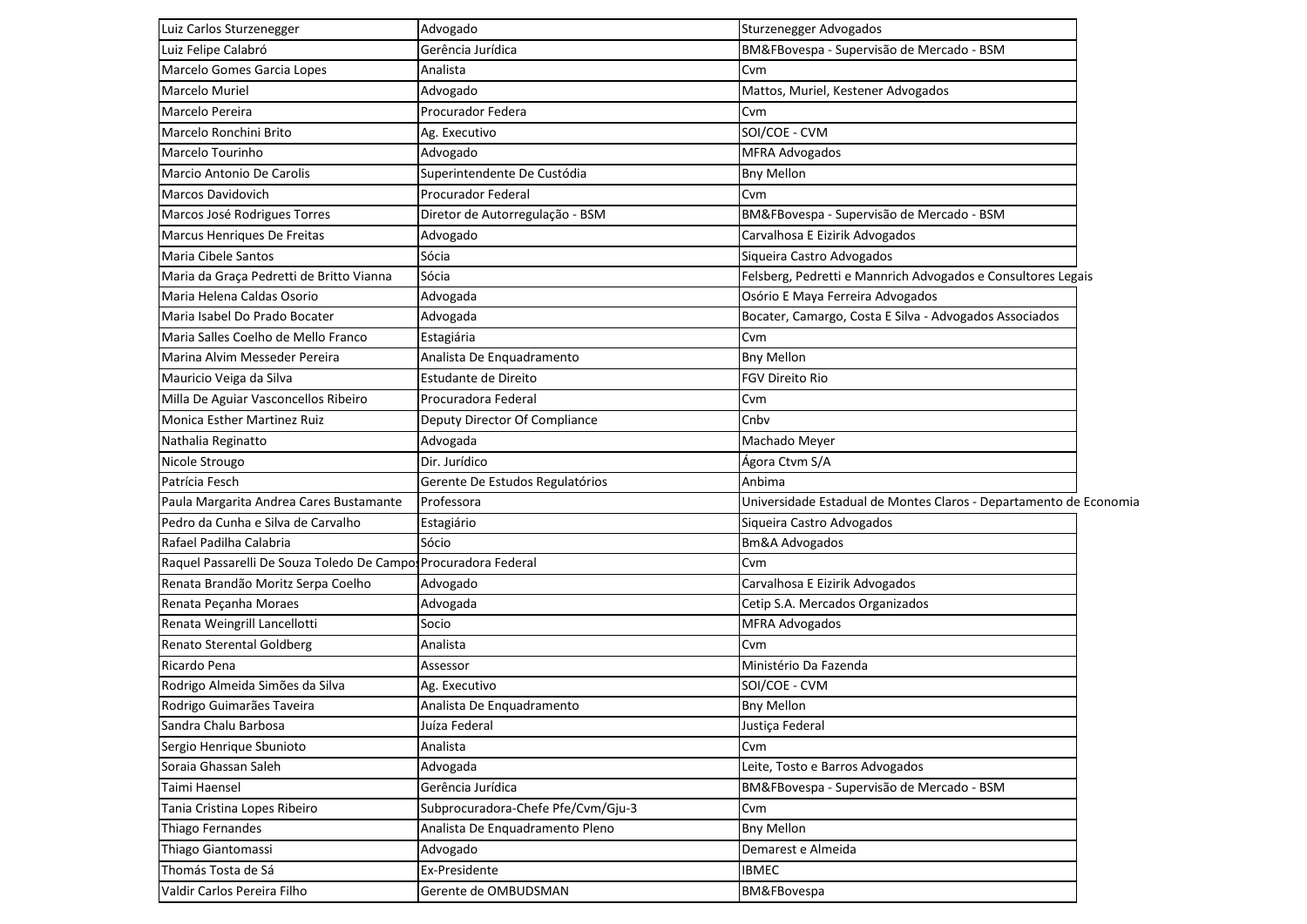| Vanessa Constantino Brenneke         | Advogada                                                                 | Autonoma                                          |
|--------------------------------------|--------------------------------------------------------------------------|---------------------------------------------------|
|                                      | Estudante De Mestrado Em Direito Público                                 |                                                   |
| Vinicius Figueiredo Chaves           |                                                                          | Unesa                                             |
| Vivian Monique Ribeiro Arrais        | Assistente                                                               | Anbima                                            |
| <b>Camarões</b>                      |                                                                          |                                                   |
| Samuel Tela                          |                                                                          |                                                   |
|                                      |                                                                          |                                                   |
| <b>Chile</b>                         |                                                                          |                                                   |
| Marissa Reichberg Steinberg          |                                                                          |                                                   |
| Guillermo Fernando Caballero Germain |                                                                          | Universidade Adolfo Ibáñez- Viña del Mar          |
| China                                |                                                                          |                                                   |
| Mr Bo Chen                           |                                                                          |                                                   |
| Niu Wenjie                           | Dir. da Cia Chinesa de Liquidação e Custódia de Valores Mobiliários SD&C |                                                   |
| <b>Estados Unidos</b>                |                                                                          |                                                   |
| Charles W. Mooney, Jr.               |                                                                          | Universidad da Pennsylvania                       |
| <b>Timothy Schnabel</b>              |                                                                          |                                                   |
| França                               |                                                                          |                                                   |
| Jean-Jacques Barberis                |                                                                          |                                                   |
| Julien Jardelot                      | Advisor                                                                  | Autorité Des Marchés Financiers                   |
| Philippe Langlet                     |                                                                          |                                                   |
| India                                |                                                                          |                                                   |
| Ranganayakulu Jagarlamudi            | Diretor Executivo Jurídico                                               | Comissão de Valores Mobiliários da Índia          |
| <b>Thomas Mathew</b>                 |                                                                          |                                                   |
| Chandra. S. Mohapatra                |                                                                          |                                                   |
| Umasankar Yedla                      |                                                                          |                                                   |
| Praveen Trivedi                      |                                                                          |                                                   |
| Italia                               |                                                                          |                                                   |
| Federico De Tomasi                   |                                                                          |                                                   |
| Japão                                |                                                                          |                                                   |
| Hideki Kanda                         |                                                                          |                                                   |
| Yoshinori Takata                     |                                                                          |                                                   |
| Malta                                |                                                                          |                                                   |
| Robert Vella-Baldacchino             |                                                                          |                                                   |
| <b>Mexico</b>                        |                                                                          |                                                   |
| Ms Monica Martinez Ruíz              | Deputy Director of Compliance                                            | CNBV - National Banking and Securities Commission |
| Nigéria                              |                                                                          |                                                   |
| Reginald Chukwudi Karawusa           |                                                                          |                                                   |
| Luqman Olu Segun Sanni               |                                                                          |                                                   |
| Paquistão                            |                                                                          |                                                   |
| Mr. Sultan Mazhar Sher Khan          | <b>General Counsel</b>                                                   | SEC - Securities and Exchange Commission Pakistan |
| Polonia                              |                                                                          |                                                   |
| Piotr Pilat                          |                                                                          |                                                   |
| Michal Stepniewski                   |                                                                          |                                                   |
|                                      |                                                                          |                                                   |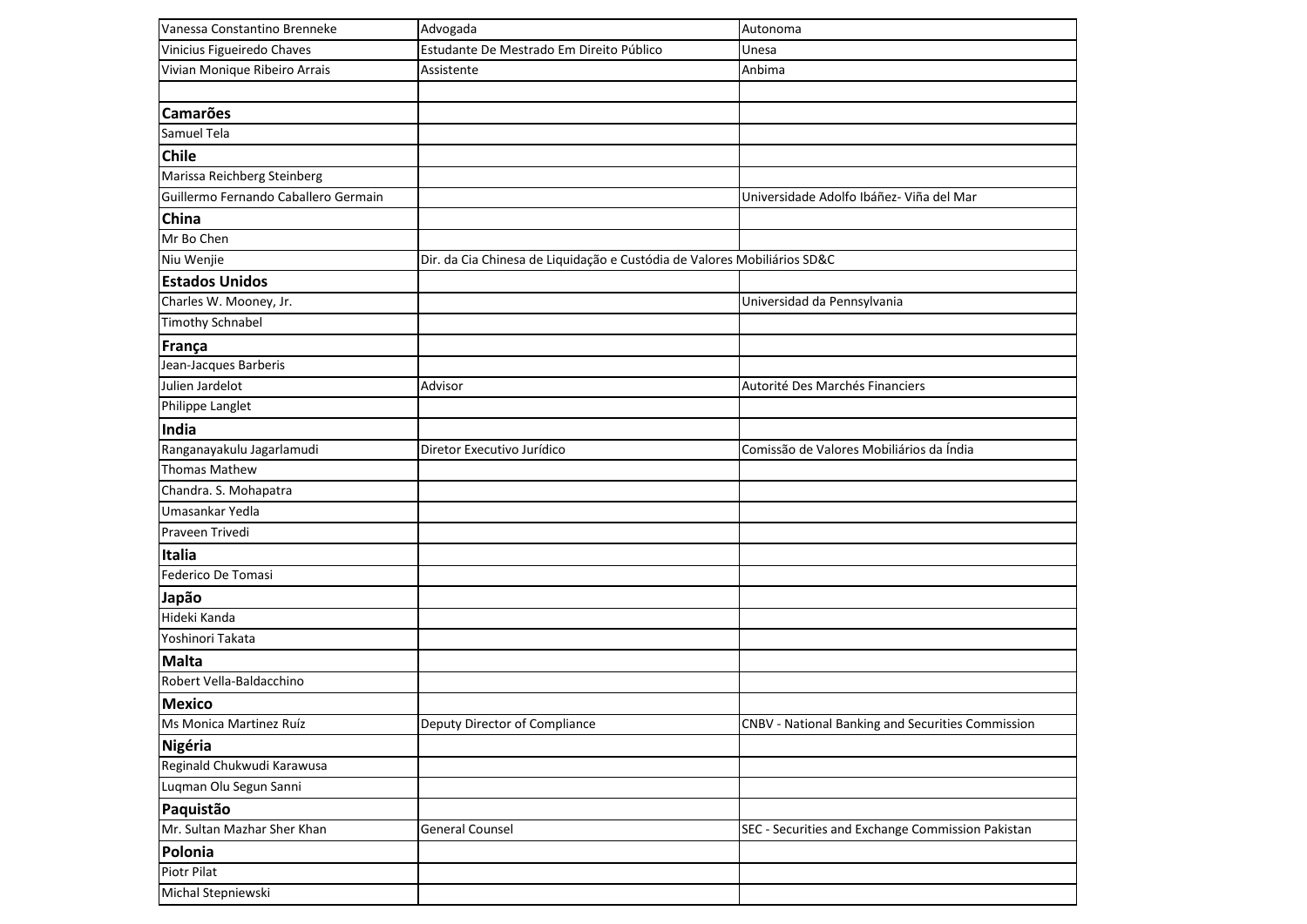| Suiça                 |                       |                               |
|-----------------------|-----------------------|-------------------------------|
| Luc Thévenoz          |                       |                               |
|                       |                       |                               |
| <b>ASADIP</b>         |                       |                               |
| Nadia De Araujo       |                       |                               |
|                       |                       |                               |
| <b>EMTA</b>           |                       |                               |
| Sandra M. Rocks       |                       |                               |
|                       |                       |                               |
| <b>FMI</b>            |                       |                               |
| <b>Wouter Bossu</b>   | Departamento Jurídico | Fundo Monetário Internacional |
|                       |                       |                               |
| <b>UNIÃO EUROPEIA</b> |                       |                               |
| Olga Tyton            |                       |                               |
| Rogier Wezenbeek      |                       |                               |

| Maria Helena Santana              | Presidente da CVM                                                        | <b>C</b> vm                                      |
|-----------------------------------|--------------------------------------------------------------------------|--------------------------------------------------|
| Cícero Augusto Vieira Neto        | Diretoria Executiva de Operações Clearing e Depositária BM&FBOVESPA      |                                                  |
| Otavio Yazbek                     | <b>I</b> Diretor da CVM                                                  | l Cvm                                            |
| Cristiano de Oliveira Lopes Cozer | Procurador-Geral Adjunto do Banco Central do Brasil                      | Banco Central Do Brasil                          |
| Newton de Lucca                   | Presidente do Tribunal Regional Federal da 3ª Região<br><b>São Paulo</b> | Tribunal Regional Federal da 3ª Região São Paulo |

| <b>I</b> Graciela Casanova Barros     |                                                                                                          | Velloza e Girotto Advogados Associados          |
|---------------------------------------|----------------------------------------------------------------------------------------------------------|-------------------------------------------------|
| <b>Gabriela de Carvalho Fernandes</b> | Advogada - Coordenadora de Suporte Jurídico e<br><b>Normas</b>                                           | Cetip S.A.                                      |
| <b>I</b> Celso Luiz Rocha Serra Filho | Procurador Federal                                                                                       | Cvm                                             |
| lAderson Vieira Leite                 | Delegado de Polícia Federal/ Chefe da Divisão de<br>repressão a Crimes Financeiros e Lavagem de Dinheiro | DCOR/DPF                                        |
| Tácio Muzzi Carvalho e Carneiro       | Delegado de Polícia Federal                                                                              |                                                 |
| Carlos Augusto Junqueira              | Sócio                                                                                                    | Souza, Cescon Advogados                         |
| Gabriela Codorniz                     | Chefe de Gabinete da Presidência                                                                         | Cvm                                             |
| Aline Reginato                        | Superintendente de Governança Corporativa                                                                | Ativa S/A Corretora de Titulos Cambio e Valores |
| Eduardo Pereira                       | Associado                                                                                                | Souza, Cescon Advogados                         |
| Mariana Durão                         | Imprensa/press                                                                                           | Agência Estado                                  |
| Adriana Chiarini                      | Imprensa/press                                                                                           | Bloomberg                                       |
| Juliana Ennes                         | Imprensa/press                                                                                           | Valor Econômico                                 |
| Marcelo Mota                          | Imprensa/press                                                                                           | Valor Econômico                                 |
| Vinícius Neder                        | Imprensa/press                                                                                           | O Globo                                         |
| Alana Gandra                          | Imprensa/press                                                                                           | Agência Brasil                                  |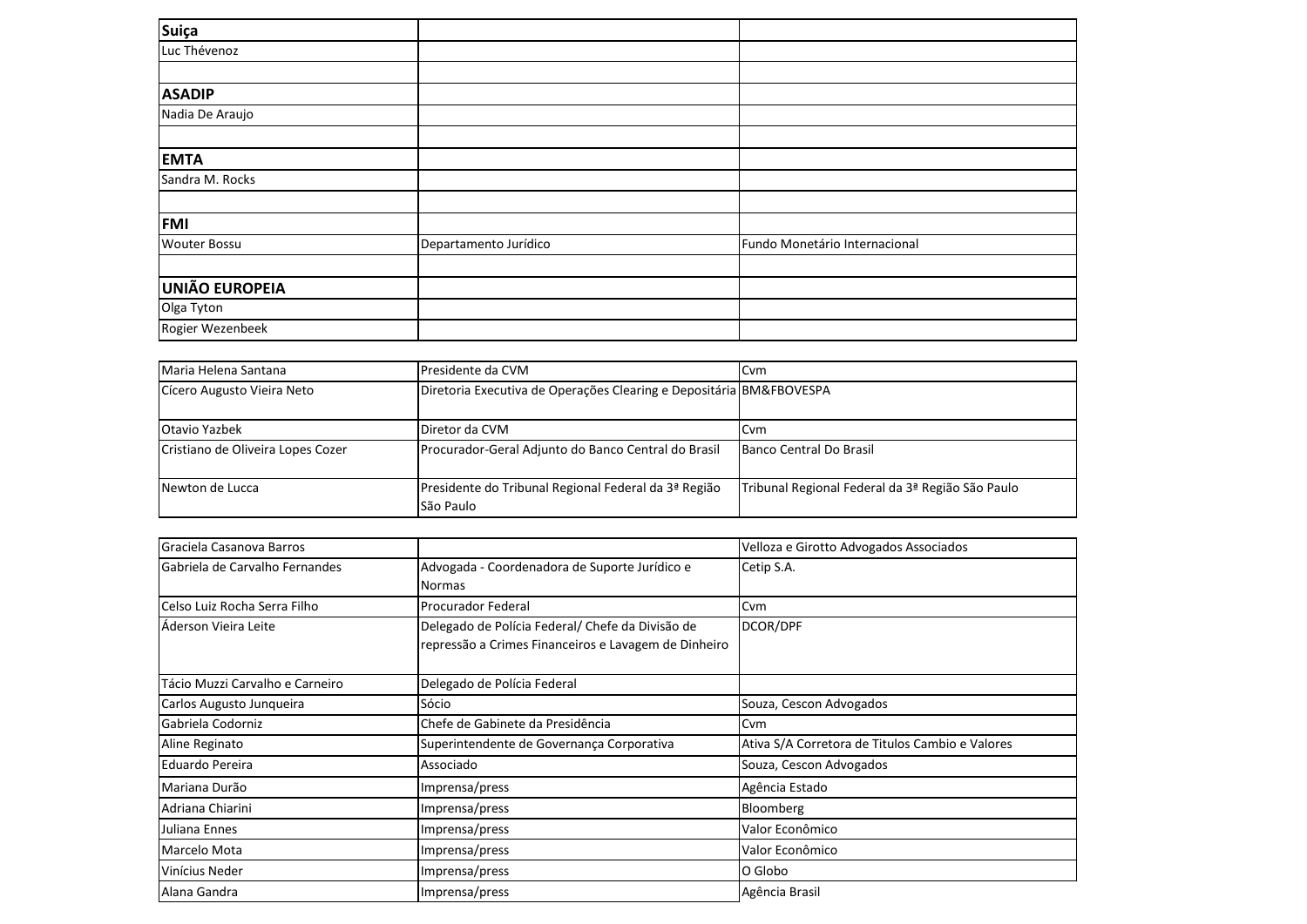| João Carlos Mançal Monteiro      | <b>IASC</b>                             | <b>Cvm</b>                     |
|----------------------------------|-----------------------------------------|--------------------------------|
| Paloma Ferraz e Ferraz           | <b>ASC</b>                              | l Cvm                          |
| Beatriz Pataro Pacobahyba        | <b>IASC</b>                             | <b>Cvm</b>                     |
| Francisco Satiro de Souza Junior |                                         | Satiro e Ruiz Advogados        |
| Renato Paulino de Carvalho Filho | <b>IProcurador Federal</b>              | l Cvm                          |
| Marcia Paim Romera               | Gerência de Estratégia de Financiamento | Secretaria do Tesouro Nacional |
| Raul José Linhares Souto         | <b>I</b> Procurador Federal             | <b>CVM</b>                     |
| José Alexandre Tavares Guerreiro | Professor                               | Universidade de São Paulo-USP  |
| Juliana Schincariol              | Imprensa/press                          | <b>Reuters</b>                 |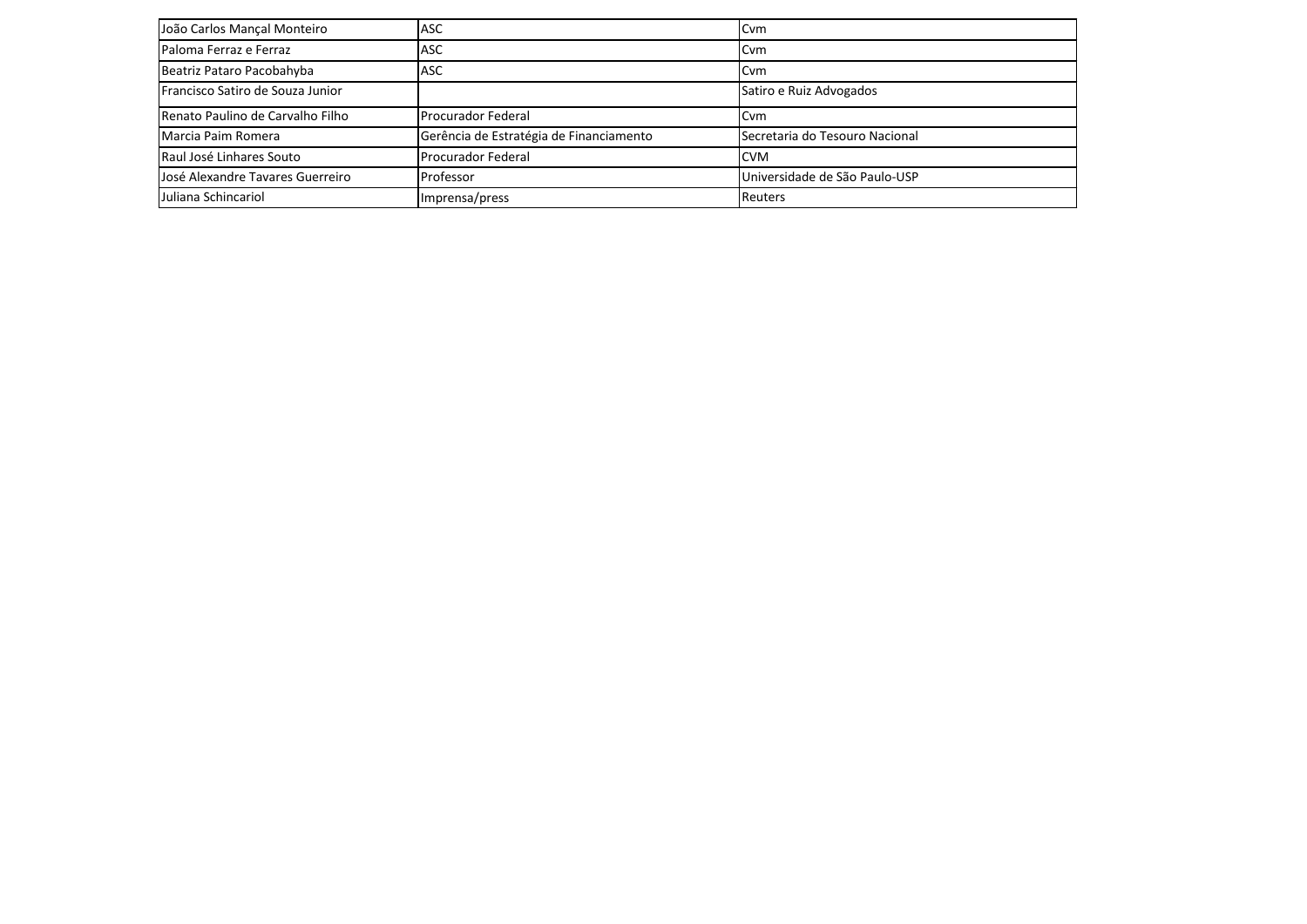#### **APPENDIX II**

### **AGENDA**

- 1. Opening of the meeting
- 2. Adoption of the Agenda
- 3. Colloquium on Financial Markets Law
- 4. Consideration of the reception given to the UNIDROIT Convention on Substantive Rules for Intermediated Securities it in the various countries, in particular in emerging countries
- 5. Consideration of legislative measures to implement the Convention and incorporate it in domestic law
- 6. Presentation of the Official Commentary on the Convention
- 7. Consideration of follow-up activities to promote the Convention
- 8. Information on current work of UNIDROIT on netting of financial instruments and possible future work by UNIDROIT in the area of capital markets
- 9. Other business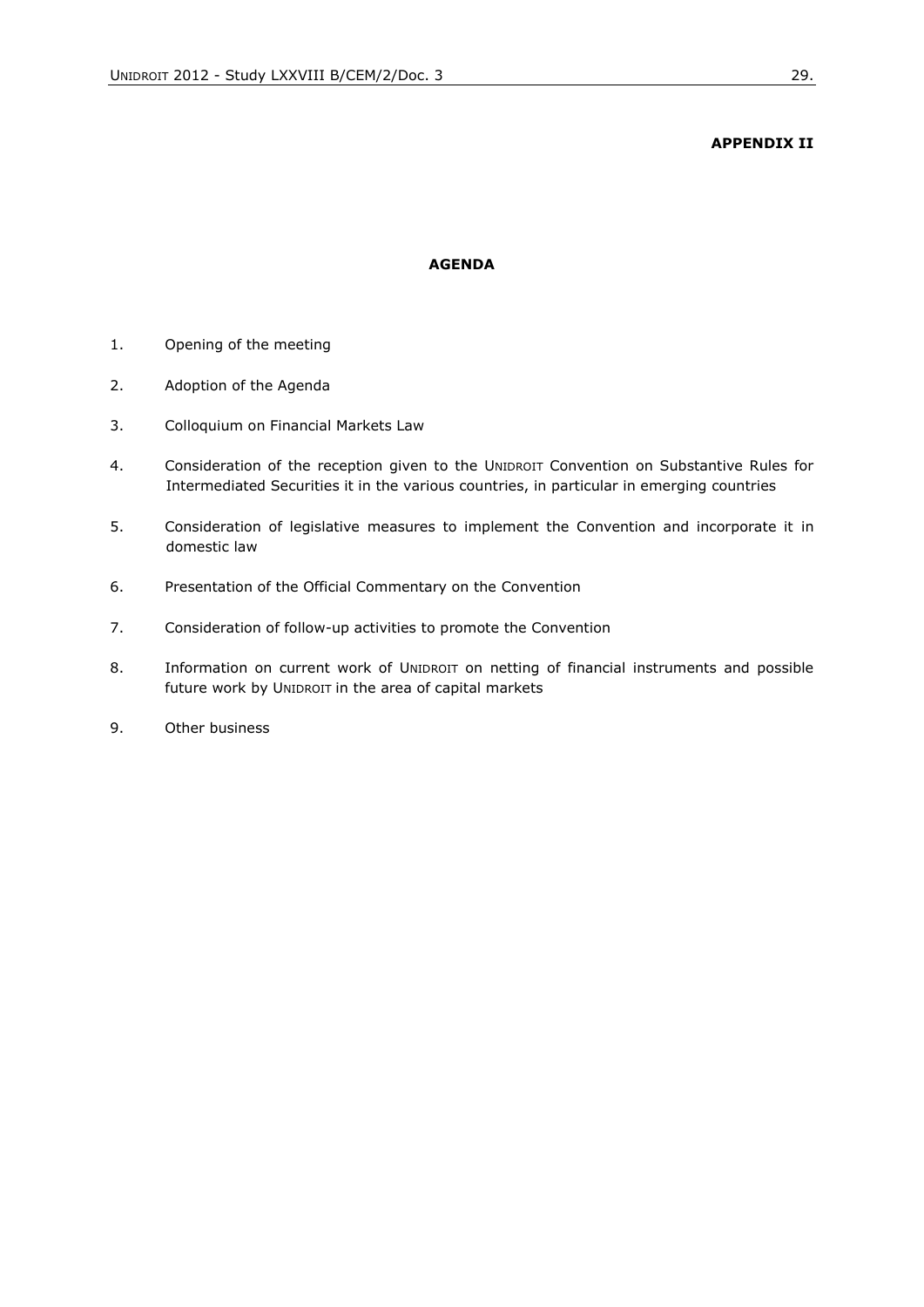#### **APPENDIX III**

# **COLLOQUIUM <sup>5</sup>**

# **PROMOTING INVESTOR CONFIDENCE AND ENHANCING LEGAL CERTAINTY FOR SECURITIES TRADING IN EMERGING MARKETS**

# **TUESDAY 27 MARCH 2012**

- 9:00 am 10:00 am Arrival and Registration of Participants
- 10:00 am 10:15 am **Opening Session**
- *Chairperson* Ms Maria Helena Santana, Chairperson, Brazilian Securities and Exchange Commission (CVM), Rio de Janeiro and Chair, IOSCO Executive Committee

*Welcome Address* – Mr José Angelo ESTRELLA FARIA, Secretary-General, UNIDROIT

*Opening remarks* –

Mr Alexandre PINHEIRO DOS SANTOS, Attorney General, Brazilian Securities and Exchange Commission (CVM), Rio de Janeiro

Ms NIU Wenjie, Director, Legal Affairs Department, China Securities Depository and Clearing Corporation Ltd (SD&C), Beijing

*Supporters* –

1

Mr Celso ARRUDA FRANÇA, Head of Financial and Tax Division*,* Ministry of External Relations of Brazil (Itamaraty)

Mr [Cícero Augusto VIEIRA NETO, E](http://www.bmfbovespa.com.br/pt-br/a-bmfbovespa/sobre-a-bolsa/administracao/diretoria-executiva/diretoria-executiva.aspx?Idioma=pt-br)xecutive Director for Operations, Clearing and Depository, BM&FBOVESPA

<sup>5</sup> The presentations, as far as authorised by the speakers, are to be found on the UNIDROIT website at the following page: <http://www.unidroit.org/english/documents/2012/study78b/s-78b-cem02 programme-e.pdf>.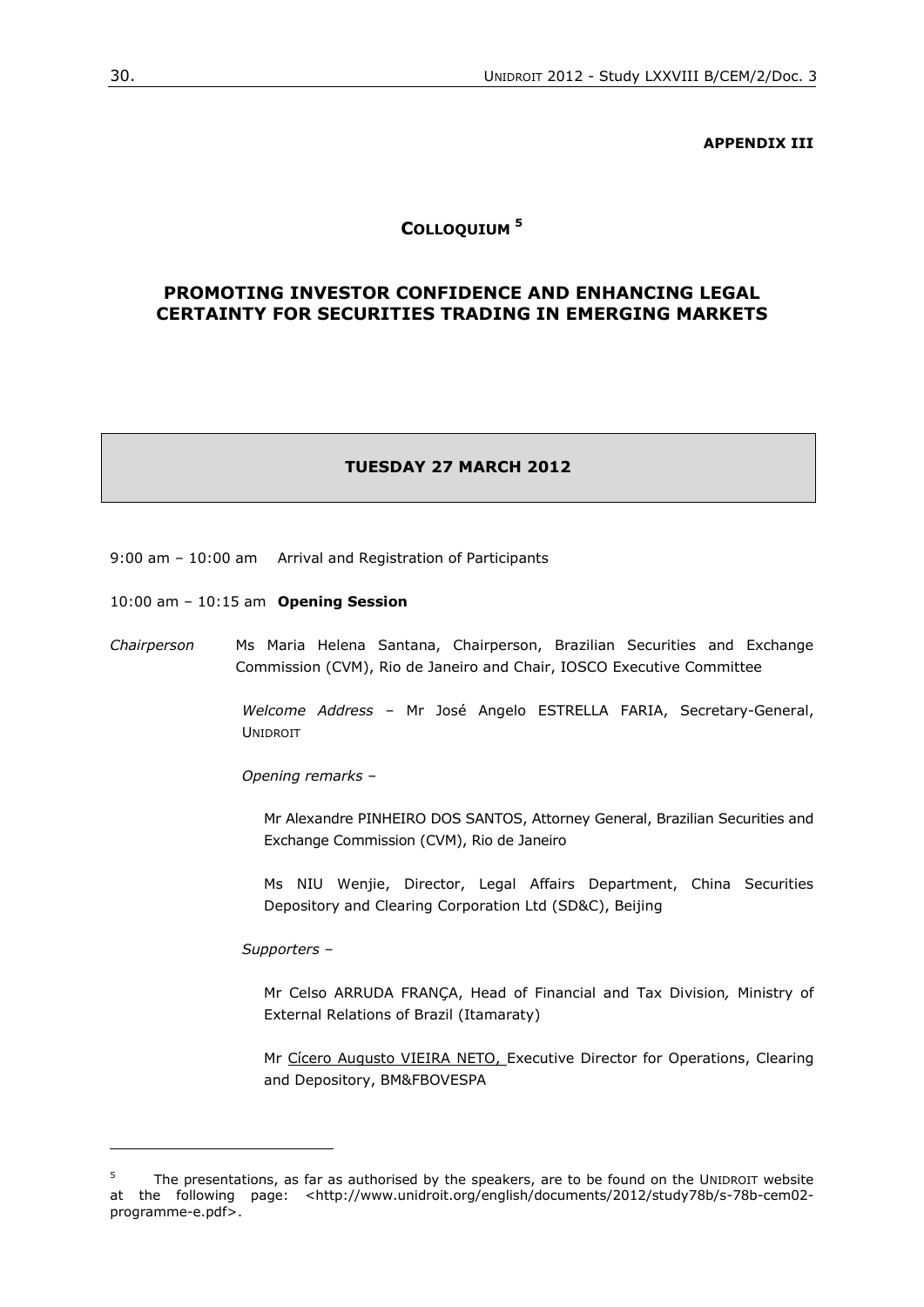#### 10:30 am – 1:00 pm

# **1 st Session -** *Achievements and challenges in the regulation of securities markets*

*Chairman* Mr Alexandre PINHEIRO DOS SANTOS, Attorney General, Brazilian Securities and Exchange Commission (CVM), Rio de Janeiro

> Achievements and challenges in the regulation of Brazilian Financial System – *Mr Celso ARRUDA FRANÇA, Head of Financial and Tax Division, Ministry of External Relations of Brazil (Itamaraty)*

> The Dodd-Frank Act: selected aspects – *Professor Charles W. MOONEY, Jr., University of Pennsylvania, Philadelphia*

> Private Law Underpinnings of Public Debt Securities Markets – *Mr Wouter BOSSU, Legal Department, International Monetary Fund*

12:30 pm – 1:00 pm Comments/Questions by Participants

1:00 pm – 2:30 pm Lunch

### 2:30 pm – 3:45 pm

# **2 nd Session -** *Measures to ensure integrity and effectiveness of securities holdings and settlement systems*

*Chairman* Mr Otavio Yazbek, Commissioner, Brazilian Securities and Exchange Commission

Main Legal Issues of the Special System for Settlement and Custody (SELIC) – *Mr Cristiano de OLIVEIRA LOPES COZER, Chief Counsel, Central Bank of Brazil*

Methods and rules for the segregation of securities – *Dr Maria VERMAAS, Head, Legal Services Strate Ltd, South Africa*

Implications of the Final Beneficiary Model for Exchange and Clearing Processes – *Mr [Cícero Augusto VIEIRA NETO, E](http://www.bmfbovespa.com.br/pt-br/a-bmfbovespa/sobre-a-bolsa/administracao/diretoria-executiva/diretoria-executiva.aspx?Idioma=pt-br)xecutive Director for Operations, Clearing and Depository, BM&FBOVESPA*

Major changes in Russian legislation concerning financial markets – *Mr Aleksandr SINENKO, Deputy Head, Federal Financial Markets Service, Russian Federation*